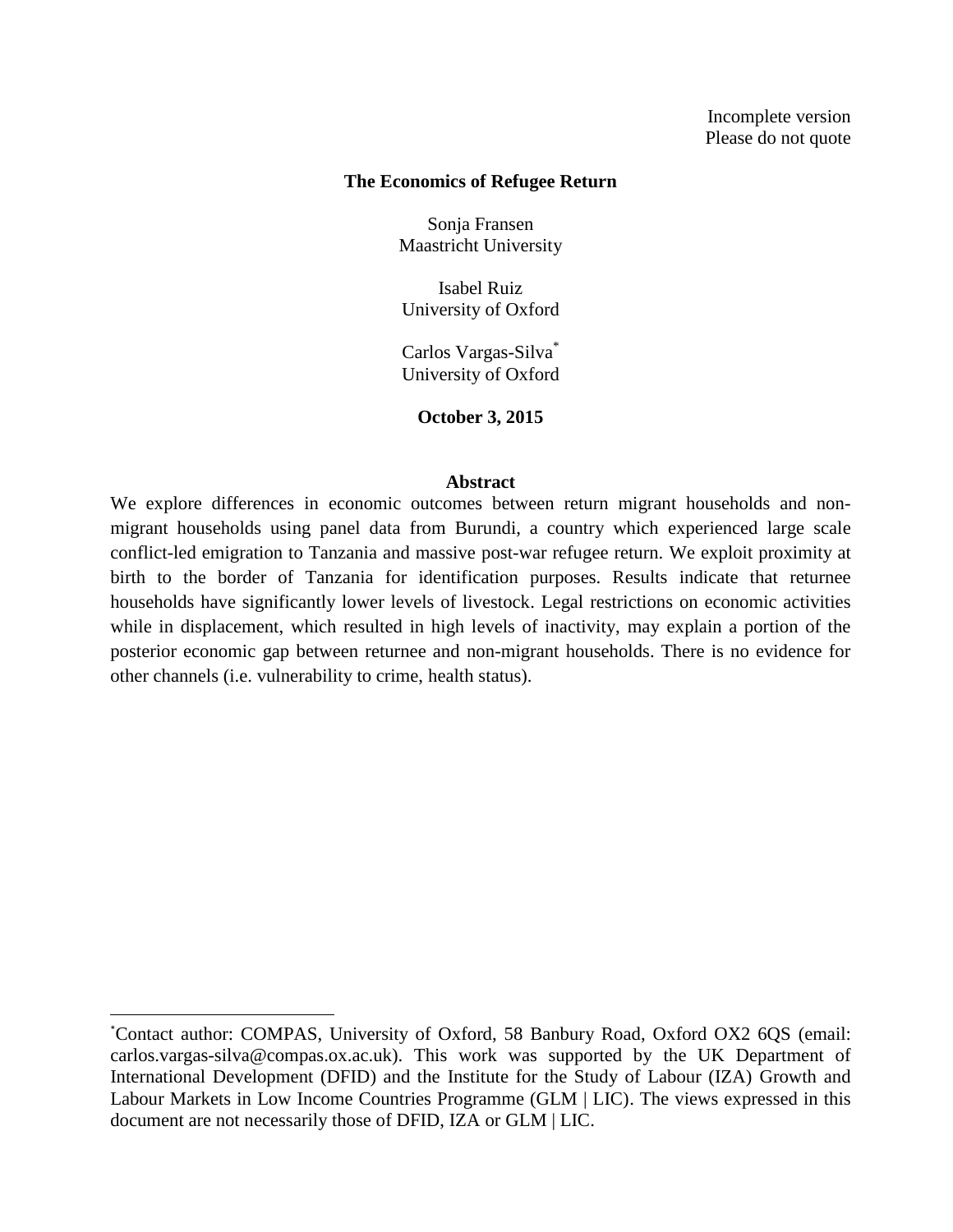## **1. Introduction**

International migration is often temporary and the evidence suggests that many migrants return home to take advantage of a higher return in their home country to skills acquired abroad (Dustmann et al., 2011). Examples of these skills include knowledge of a new language, international practices, different markets and production techniques. There is substantial evidence that international migration experiences often result in a wage premium upon returning home (Co et al., 2000; Barrett and Goggin, 2010; Reinhold and Thom, 2013; Pozo, 2014; Wahba, 2015). Several studies have also found that returnees are particularly likely to become entrepreneurs upon return (Dustman and Kirchkamp, 2002; Mesnard, 2004; McCormick and Wahba, 2001; Piracha and Vadean, 2010). Differences in prices and accumulated wealth may also play a role in the decision to return home. Migrants often postpone consumption in the host country to take advantage of lower prices at home (Dustmann, 1994) and accumulate resources for later investments in the home country (Yang, 2006). As such, returnees could have particularly high levels of wealth relative to earnings upon returning to the home country.

The previous literature has mostly focused on the case of "voluntary" migration. However, millions of migrants around the world are forced to leave their home countries in order to escape violence. The United Nations Population Division estimates that there were 19 million international refugees worldwide in 2014 and the majority of these, over 80%, are in neighboring developing countries (United Nations High Commission for Refugees, 2015). Many of these refugees eventually become "return migrants" and the consequences of being a returnee are likely to be very different in the conflict/post-conflict context.

In situations of conflict migration might take place even if the expected earnings gap between the host and home country is small or even negative. Economic considerations are relevant, but the level of violence often escalates abruptly during crises and security is the main determinant of migration. In addition, those escaping conflict usually have limited transportation options and often have to walk to their destination (Durieux, 2008), a fact that limits the set of destinations available and the possibility of making significant economic gains from migration. Moreover, in the conflict context households often leave behind livestock, land and other assets that are difficult to reclaim in the post-conflict period (Ruiz and Vargas-Silva, 2013).

In the post-conflict context, the decision to return is also likely to be affected by different factors. In this case, a decrease in the level of violence back home is likely to be a key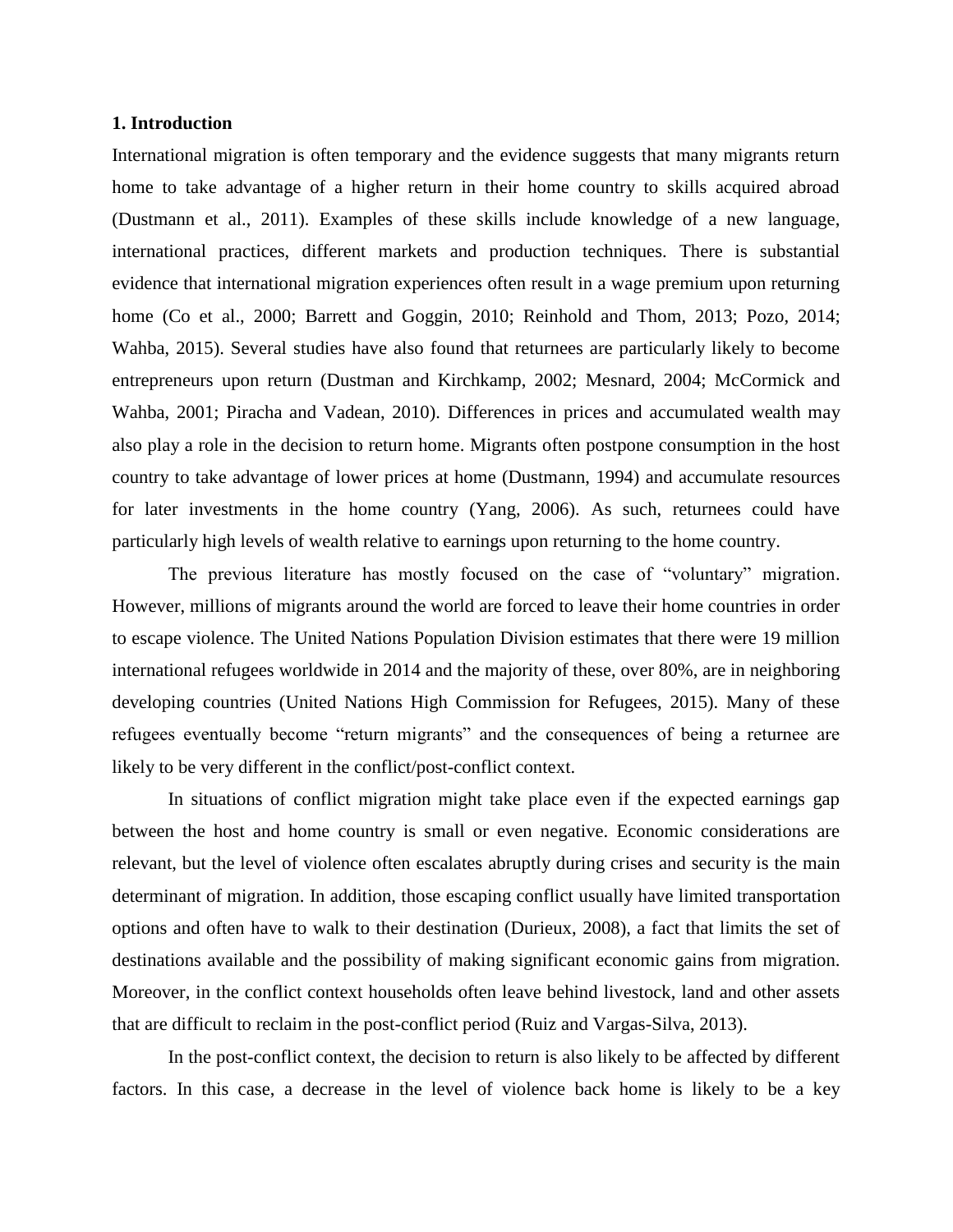determinant of the timing of voluntary returns. However, in this context, return is often involuntary. This includes forced repatriations and cases in which the host country considers that international protection is no longer justified and declares refugees to be illegal residents (Black and Koser, 1999). This contrasts widely with the case in which returnees are able to decide the timing of their return and to take advantage of the differences in the returns to skills between the two countries.

It is possible to think that there might also be potential skills and labor market experience gains from international migration and return in the conflict/post-conflict context. Refugees, including those in camps, are often involved in trading relationships with host communities and participate in host labor markets. For instance, the trade in milk and meat between Somali refugee camps and neighboring communities in Kenya was estimated to be USD 3 million for 2010 (Enghoff et al., 2010). In Tanzania the presence of refugees from Burundi and Rwanda initially led to a "huge upsurge in business and trade conducted by both hosts and refugees" (Whitaker, 2002). Products which were previously exported to Burundi and Rwanda were now traded in refugee camps inside Tanzania and in many cases refugees used food aid to trade with host communities. Refugees also participate in host labor markets and sometimes even displace local workers (Ruiz and Vargas-Silva, 2015a; 2015b).

Yet, in many situations the host country imposes strong restrictions on the movements and economic activities of refugees. For instance, Ongpin (2008) explains how Tanzania introduced restrictive legislation a few years after the arrival of the refugees which prohibited refugees from seeking employment outside the camps or possessing farms within the camps. This resulted in high levels of inactivity and made refugees highly dependent on humanitarian aid (United Nations High Commission for Refugees, 2009; Harild et al., 2015). There are also cultural factors that may lead to high levels of inactivity for forced migrants. For instance, Lehrer (2010) explains that a "culture of idleness" developed over time in displacement camps in Northern Uganda and resulted in high levels of inactivity for different groups.

In this paper we look at economic outcomes in a post conflict scenario and explore the role of return migration. In particular, we explore the economic implications of being a returnee in a situation in which conflict was the original driver of a large-scale migration followed by massive return migration after the end of the conflict. We define a returnee as someone who crossed an international border for at least three months and later returned to the community of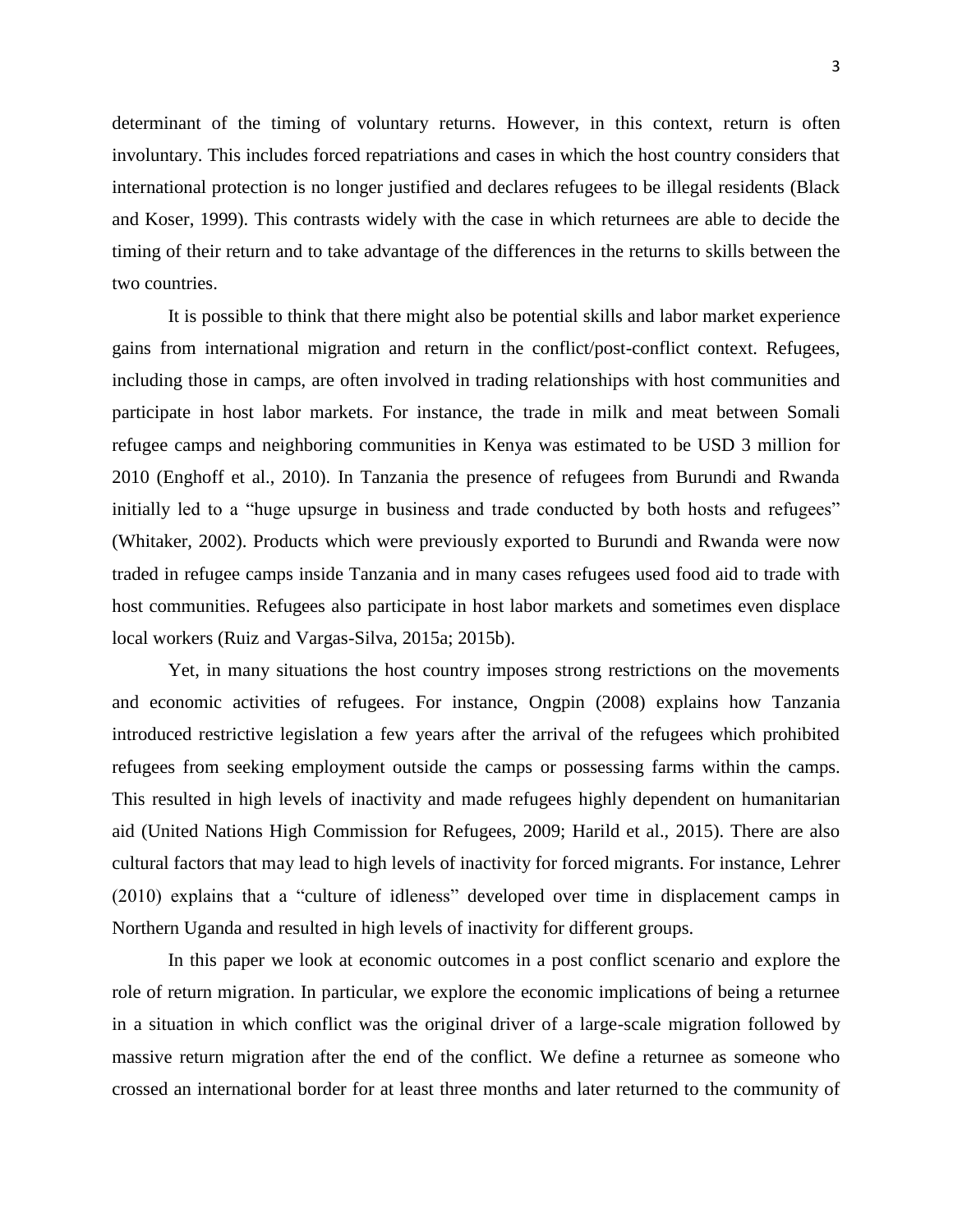origin. We use a simple theoretical model to show how migration and return in situations of conflict can lead to different outcomes in comparison to those who never migrated (i.e. stayees). We then use survey data to test differences in livestock levels between returnees and stayees. Finally, we explore the role of economic activities (during migration and current), vulnerability to crime and health shocks, time since return, and time abroad as potential key factors explaining the differences between returnees and stayees.

For the empirical analysis we use data from Burundi, a country which experienced a major civil conflict between 1993 and 2000. A large share of the country's population was displaced to another country, with neighboring Tanzania being the main destination of migrants. After a few years Tanzania closed all refugee camps, stop providing legal protection to the refugees and repatriated the remaining camp residents to Burundi (European Commission, 2009; Harilds et al., 2015). The large majority of Burundian refugees from the 1993-2000 conflict have now returned to the country. It is now possible to explore the medium-term implications of international migration experience for Burundian returnees. We use countrywide panel data collected in 2011 and in 2015. The survey has detailed information about livestock and economic activities of returnees and stayees. We also have information on returnees' economic activities just before and during migration.

In addition, we also explore whether there is convergence in outcomes over time between returnees and stayee households. We have data 11 and 15 years after the end of the conflict and it is possible that any negative (or positive) gaps between returnees and stayee households have disappeared or increased over time. For instance, Verwimp and Muñoz-Mora (2013) estimate that it takes 8 to 10 years after return for the level of welfare of internally displaced households in Burundi to converge to that of the non-displaced. O'Reilly (2015) indicates that in Northern Uganda returnee households experienced a growth rate of per capita consumption significantly higher than comparable non-returnee households.

We control for the level of violence exposure during the conflict period and other key factors in the estimations. Yet, there is still a possibility that unobserved factors have affected the likelihood of being an international migrant (and therefore a returnee) in the first place. We use several techniques to address this possibility. First, we use geographical factors (i.e. proximity to the border of Tanzania at birth) as an instrument in our estimations. In the case of Burundi most displacement took place by foot and distance to Tanzania was one of the key determinants of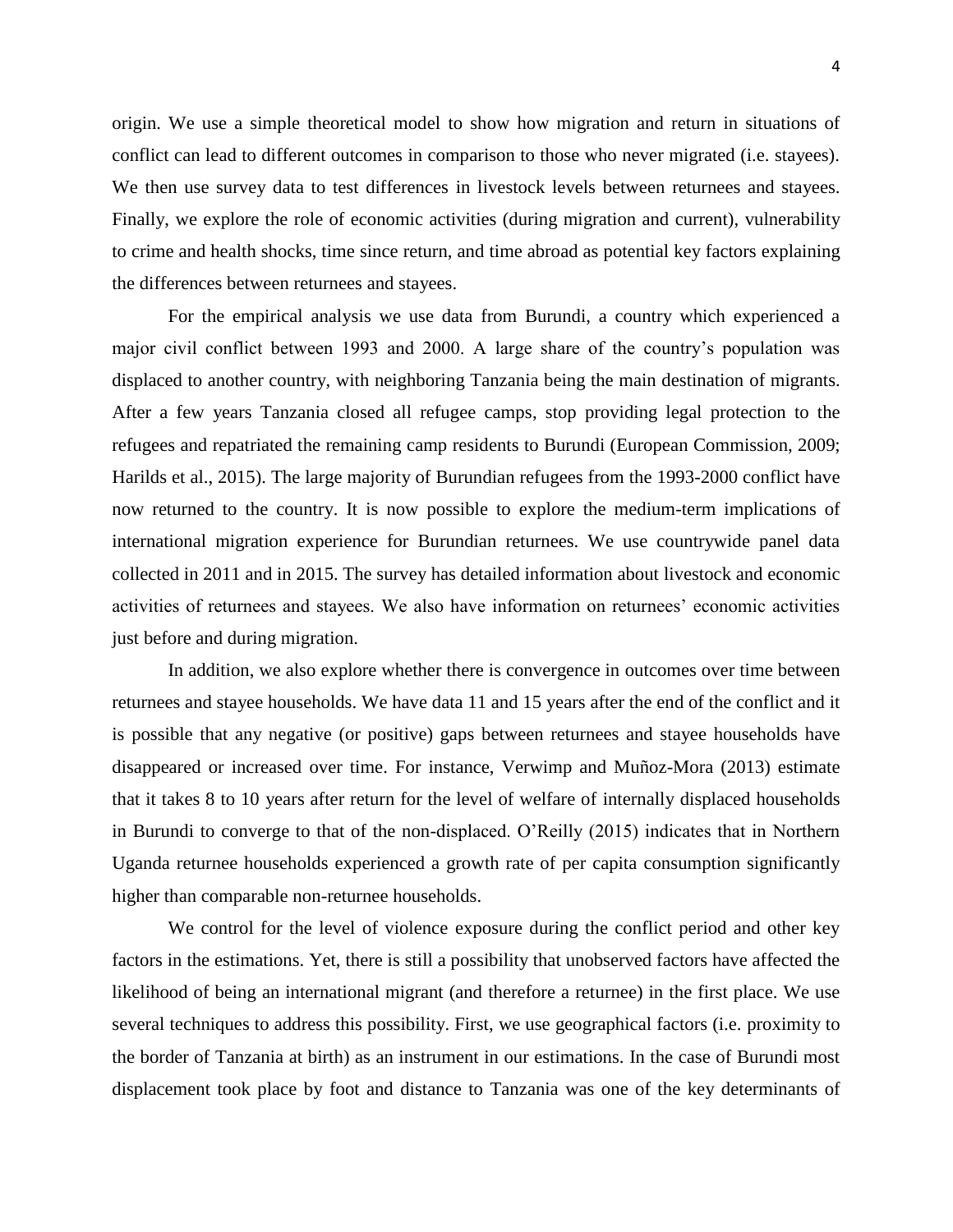being an international migrant. Second, as a robustness check, we use propensity score matching in order to compare outcomes of returnee and stayee households.

Our results show that returnee households have significantly lower livestock levels than stayee households. The evidence supports the idea that legal and practical restrictions on economic activities while in displacement could explain a portion of the economic gap between returnee and stayee households. There was no evidence in support of other possible channels such as higher vulnerability to crime or poorer health conditions. The effect of forced migration on livestock levels diminish with time after return.

## **2. Conflict and forced displacement in Burundi**

The first democratic elections of Burundi were held in 1993. The winner of the election, Melchior Ndadaye, was the first Hutu president of the country. Ndadaye was assassinated a few months after the election. This assassination and the political events which followed led to a long civil war in which an estimated 300,000 people were killed (Ngaruko and Nkurunziza, 2000).<sup>2</sup>

Hundreds of thousands of people fled their homes in search of refuge during the conflict period. In this study we are interested in those who left the country, most of whom were international refugees in neighboring countries. As shown in Figure 1, Burundi shares borders with the Democratic Republic of Congo (DRC), Rwanda, Tanzania and one lake. From these neighboring countries, Tanzania has been historically perceived as the stable "safe haven" for refugees (Kamanga, 2005). In the early 1990s the DRC and Rwanda were also immersed in conflict (Ongpin, 2008). Therefore, it is not surprising that the Burundian conflict resulted in a large scale forced displacement to Tanzania (Ruiz et al., 2015). UNHCR (2008) estimates that at the peak of the refugee crisis there were nearly half a million registered Burundian refugees in Tanzania.

## [Figure 1]

 $\overline{\phantom{a}}$ 

Figure 2 reports the number of Burundian refugees in Tanzania in mid-2000 per province of origin in Burundi. The second number in each province is the number of refugees from that province as a share of the entire population of the province as recorded in the 1990 Census. As evidenced by Figure 2, most of the refugees came from provinces which border Tanzania. This is expected as a large portion of the refugee migration took place by foot.

<sup>&</sup>lt;sup>2</sup> There are several sources for understanding the origins and development of the conflict and war in Burundi. Of particular interest, was the escalation of conflict leading to untargeted and random attacks to the overall population. Refer to Bundervoet et al (2009), Uvin (1999), Voors et al (2012) for more information.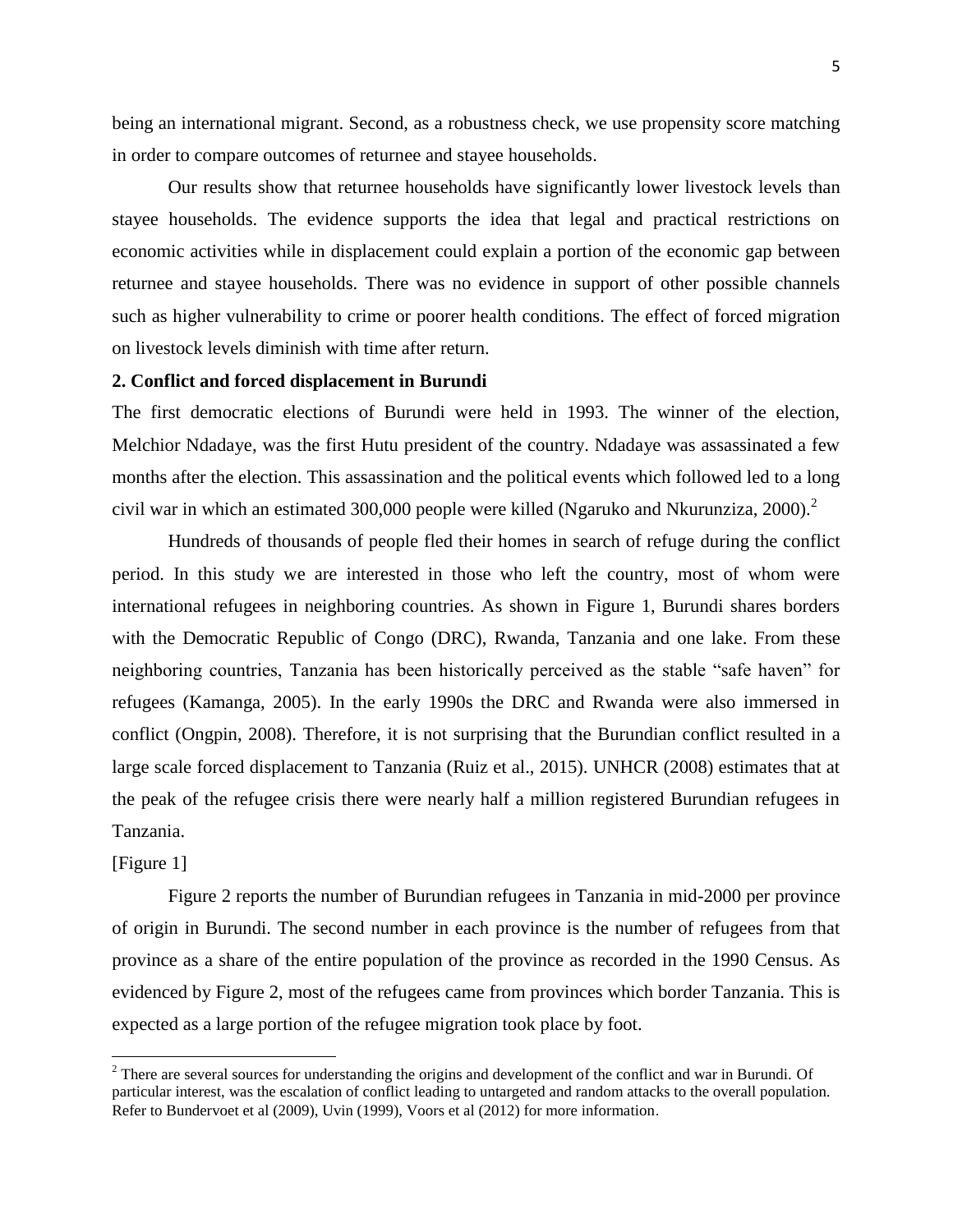[Figure 2]

Burundian refugees in Tanzania were placed in refugee camps in the north-western part of the country (Maystadt and Verwimp, 2014). Unlike the previous cohorts (i.e. 1972 refugees), Burundian refugees fleeing to Tanzania from 1993 onwards were not given land for agricultural activities (Harild et al., 2015). Still, many did engage in casual agricultural employment in neighboring villages shortly after arrival (Ruiz and Vargas-Silva, 2015b). Whitaker (2002) explains that in some areas close to the camps the wage rate for casual work initially decreased by 50%. However, over time the Tanzanian Government restricted the movement of refugees to four kilometers from the camps and imposed limitations on the types of economic activities that refugees could engaged in (Millner, 2013). Refugees could not legally work outside camps or own farms in the camp areas. As a result many of these refugees were fully dependent on international aid support for the entire duration of their stay in Tanzania (Harild et al., 2015).

The Arusha Peace and Reconciliation Agreement was signed in 2000 putting an official end to the conflict. It took some more years for the country to be completely peaceful, but a large wave of return migration from Tanzania to Burundi started in 2001. As shown in Figure 3, around 560,000 refugees returned to Burundi from Tanzania during the 2001 – 2013 period. This number includes children of Burundian refugees who were born in Tanzania. The peaks in 2008 and 2012 respond to the closing of refugee camps by Tanzanian authorities, as residents of these camps were required to return to Burundi (i.e. Lukole refugee camp in 2008 and Mtabila refugee camp in 2012).

[Figure 3]

# **3. Theoretical background**

Models of migration and return decisions typically start with individuals facing the choice of staying at home and earning  $Y_H$  or going abroad and earning  $Y_A$ . It is possible to consider a two period problem, with the first being the period of migration and the second being the period of return. Income in both periods is dependent on the skills set of the individual. In the first period the individual has a skill set which is based on home country experiences  $(SK_H)$  and, if migration takes place, in the second period the individual has a set of skills transformed by the international experience  $(SK_A)$ . The changes in skills could include positive aspects such as learning a new language or production technique. While the expected home-host country earnings gap may be positive at first this may reverse in the future as the individual accumulates skills abroad that are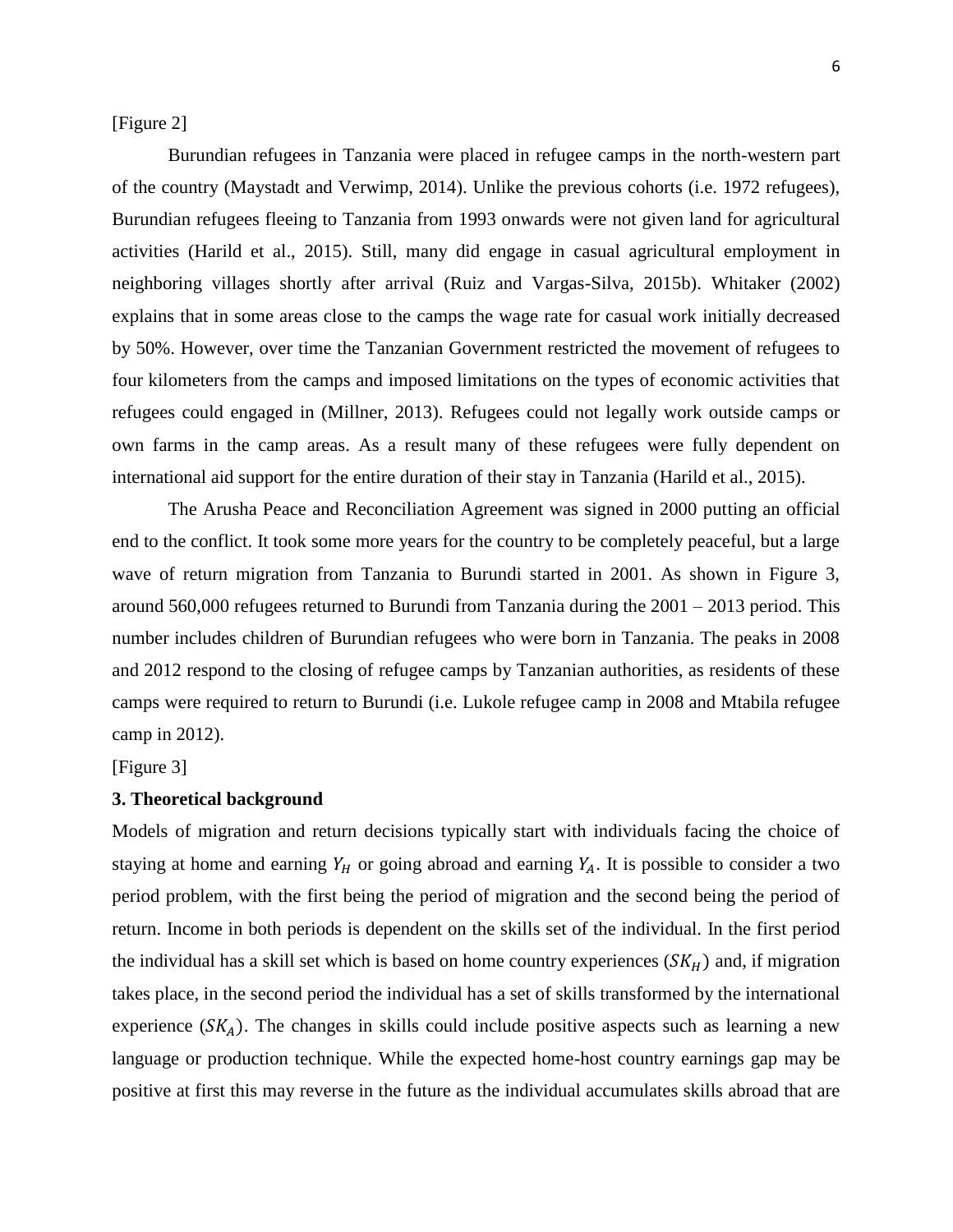rewarded more back home. This in turn may prompt the decision to return (Dustmann and Görlach, 2015). However, there could also be a loss/deterioration or downgrading of skills because of a mismatch between skills and activities or, particularly in the refugee context, long periods of inactivity. Below we present evidence of high levels of inactivity while abroad for the returnees in our sample.

While economic considerations are important, the difference in expected security levels at home  $(SE_H)$  and abroad  $(SE_A)$  have a major effect on the individual's decision to migrate in the conflict context (Ibañez and Velez, 2008). Finally, there are also costs associated with migration  $(C_F)$  and return  $(C_R)$ .

As explained above, in many cases, including Burundi, return is involuntary for a large share of the refugees. For simplicity let's assume that there is no possibility of being a permanent migrant (i.e. everyone is back in the home country in the second period). The main point that we make below is not affected by this assumption, but it is easier to show.<sup>3</sup> Using a linear model, the individual would like to move abroad in the first period if:

$$
([Y_A^1(SK_H) + Y_H^2(SK_A)] + [\theta^1 SE_A^1 + \theta^2 SE_H^2] - [C_E + C_R]) >
$$
\n
$$
([Y_H^1(SK_H) + Y_H^2(SK_H)] + [\theta^1 SE_H^1 + \theta^2 SE_H^2])
$$
\n(1)

Where the  $\theta^i$  represent the relative weights of security during both periods.

It is possible to re-write (1) as:

l

$$
Y_H^2(SK_H) - Y_H^2(SK_A) < [Y_A^1(SK_H) - Y_H^1(SK_H)] - [C_E + C_R] + \theta^1[SE_A^1 - SE_H^1] \tag{2}
$$

Note that a high security gap (i.e.  $SE_A^1 - SE_B^1$ ) may lead to migration (and return) taking place even if it is not economically beneficial (i.e.  $Y_H^1(SK_H) > Y_A^1(SK_H)$  and  $Y_H^2(SK_H) > Y_H^2(SK_A)$ ). For instance, the individual could be aware of the legal limitations to economic activities abroad and the possible deterioration of skills for the future, but the difference in expected security levels could be large enough to still encourage migration. This differs from the purely "economic" migration context in which security does not play a major role.

 $3$  It is also possible to include other factors in the discussion such bias for home consumption or accumulation of savings abroad without changing the main idea.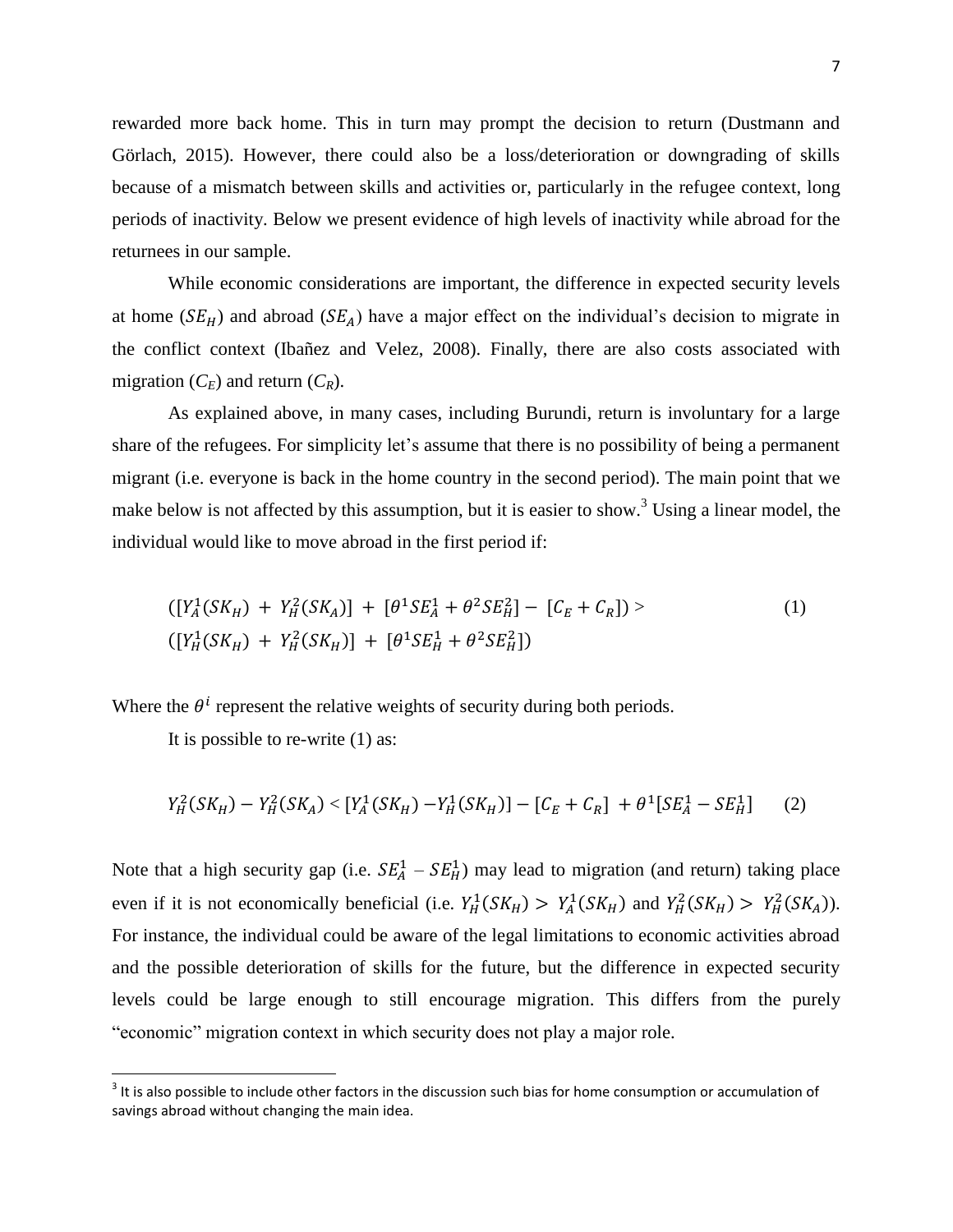In the empirical section we explore differences in livetsock levels between returnees and stayees. This relates strongly with the left hand side factors in (2). The first term on the right hand side of (2) is the cost of migration and return which relates strongly to pre-migration distance from the border, information that we have in our dataset. The second term on the right hand side of (2) is the earnings gap during the first period (at home and abroad). We have some related information in this regard in the survey (i.e. pre/during migration activities and pre-war livestock levels). The last term in (2) reflects the security levels at home and abroad. For the most part security levels in Tanzania where relatively high. Most of the variation in security relates to security levels at home. We have information on conflict intensity at the community of origin level, which should serve as a good proxy for security levels.

# **4. Methodology**

#### *4.1 Data*

The data collection for this study took place between January and March of 2011 and 2015 in all 17 provinces of Burundi. The communities sampled were selected according to the demographic weight of these provinces in the 2008 Burundi Census. Figure 4 shows the distribution of the communities across Burundi.

# [Figure 4]

In this study we use the community, household and individual components of the survey. We exclude the households from Bujumbura, the capital, due to the fact that these households are in an urban environment with very different economic dynamics from those of rural Burundi. Also, the conflict and displacement dynamics were very different (Verwimp and Van Bavel, 2014). The re-interview rate of households in rural Burundi was over 90%. After excluding households in Bujumbura we are left with a total of 904 households living in 87 communities for which we have complete data in 2011 and 2015.

We start the analysis by looking at the implications of household returnee status on livestock levels. Previous studies have suggested that livestock is the main form of wealth in rural Burundi (Bundervoet, 2009; Verwimp and Van Bavel, 2014). In order to standardize the livestock across individuals we use Tropical Livestock Units (TLUs). Following Bundervoet (2009), we use the following units as weights:  $1 \text{ cow/ox} = 1 \text{ TLU}$ ,  $1 \text{ sheep} = 0.17 \text{ TLU}$ ,  $1 \text{ goat} =$ 0.17 TLU, 1 pig = 0.25 TLU and 1 fowl = 0.01 TLU. After standardizing the livestock in TLUs we divide the standardized number by the number of adult members of the household. As such,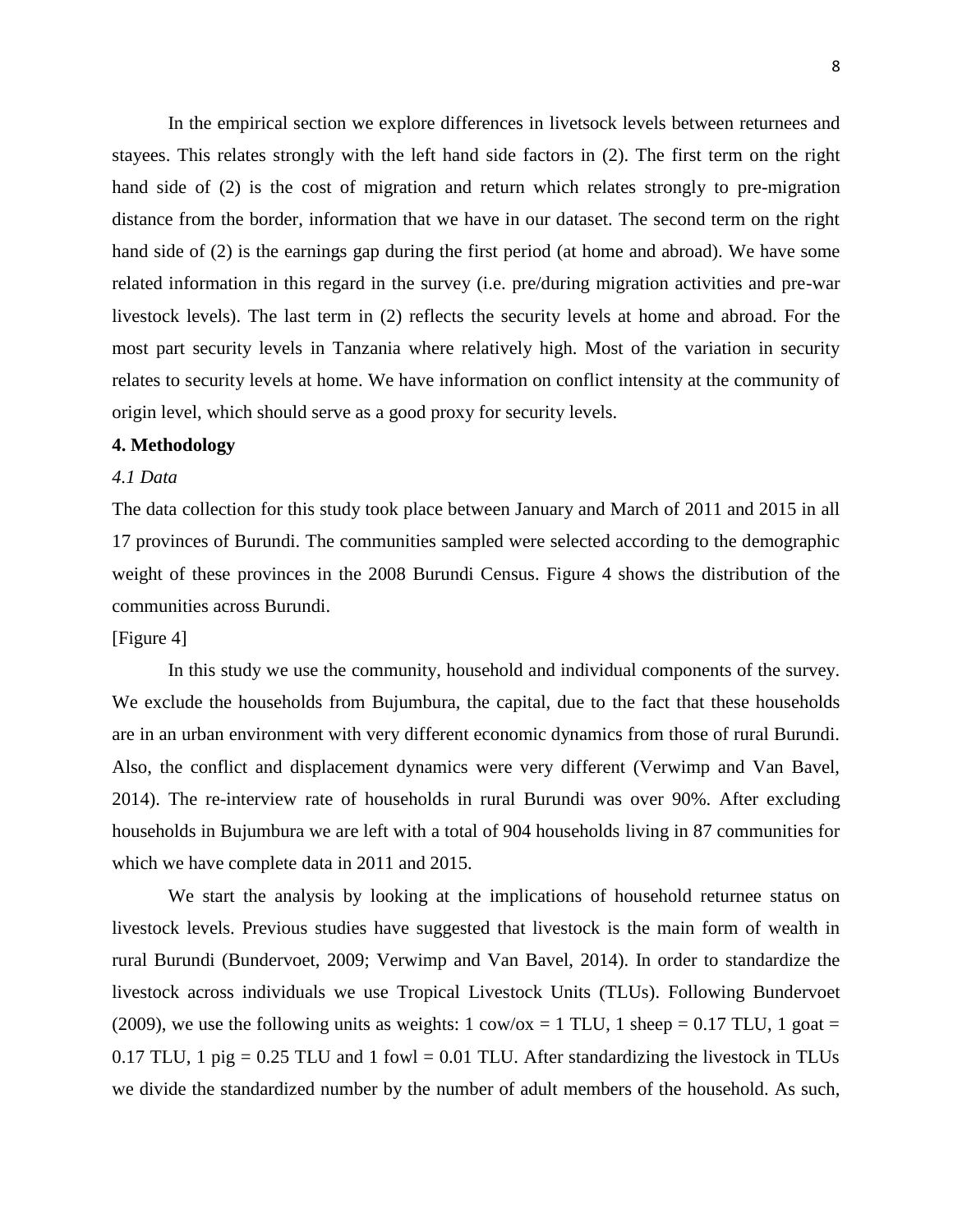our dependent variable is livestock per adult household member (defined as those who are 14 years of age or older).

Table 1 reports the mean value of livestock for stayee and returnee households. In the table returnee households are defined as households with at least one member who is a returnee. In the regressions below we also show results with alternative definitions of a returnee household. Returnee households have a lower average livestock than stayee households. The gap is equal to 0.06 TLUs per adult member in 2011 and 0.08 TLUs per adult member in 2015.

#### *4.2 Instrumental variable estimation*

The main estimations are a series of regressions along the following lines:

$$
Y_i = \delta_i + \beta R_i + \theta X_i + \varepsilon_i \tag{3}
$$

Where  $Y_i$  is the outcome of interest for household (or individual) *i*,  $\delta_i$  is the province dummy,  $X_i$ are a series of individual, household and community level controls and  $\varepsilon_i$  is the random error. We present results using each round of the survey separately and together. In estimations in which we pool both rounds of the survey we add a time dummy and all estimations include robust standard errors.

The coefficient of interest for the analysis is  $\beta$ . The variable  $R_i$  indicates a returnee individual or household. In order to be considered a returnee a person must have lived abroad for at least three months. We explore results using different specifications of  $R_i$  at the household level. First, we use the share of household members who are returnees. Second, we use a dummy indicating that at least one member of the household is a returnee. We tried other variations such as a dummy indicating that the head of the household is a returnee and results are robust to these variations in definition. Table 2 provides descriptive statistics for the control variables included in  $X_i$  and Appendix 1 includes the definition and source of all the variables included in the estimation.

#### [Table 2]

As explained above, the Tanzanian Government closed the refugee camps in the 2000s demanding the return of the refugees displaced by the 1993-2000 conflict to Burundi. The large majority of these refugees returned to Burundi (Harild et al., 2015; Ruiz and Vargas-Silva, 2015b). Hence, there is no selection in terms of return migration from Tanzania. Moreover, most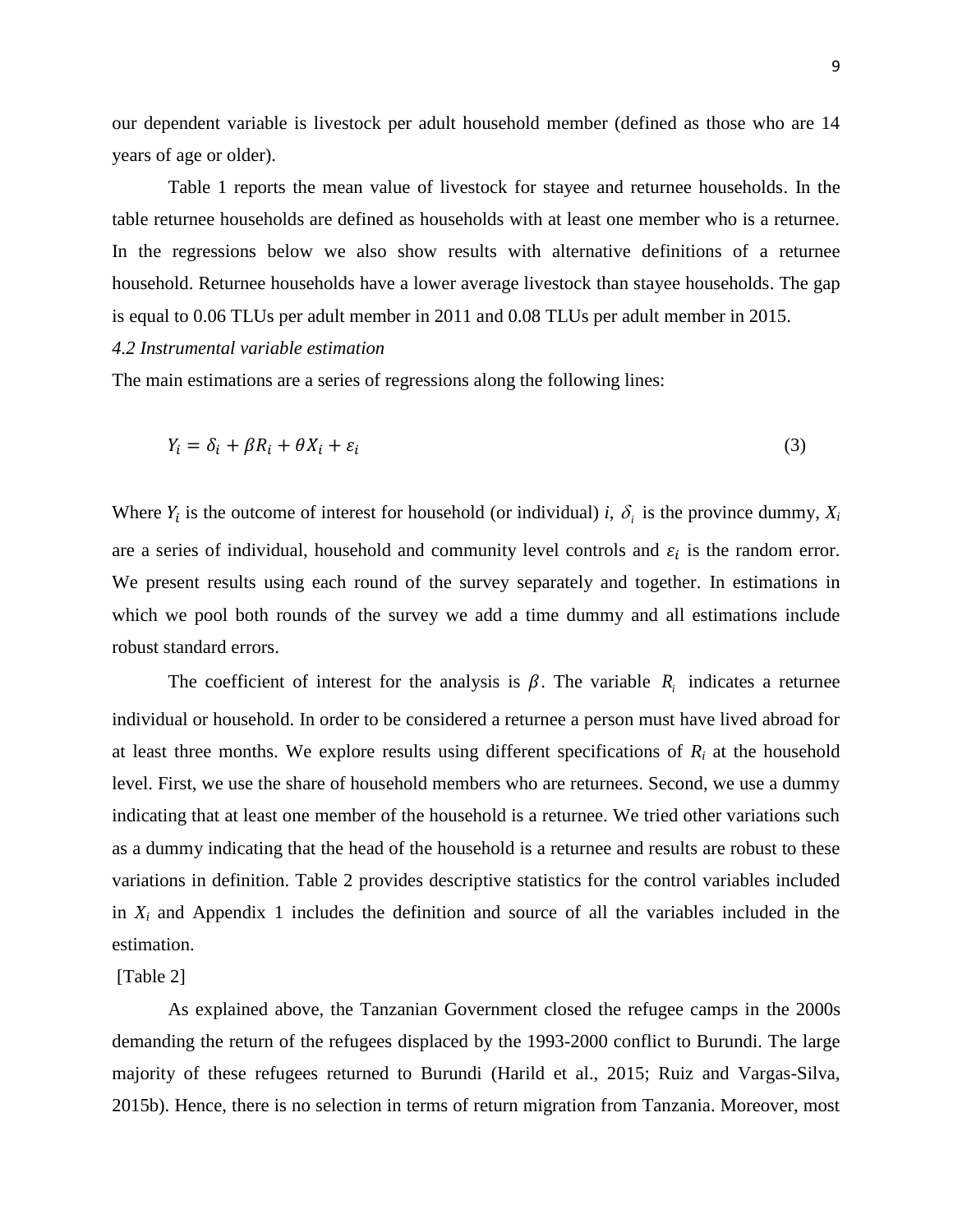returnees returned to their region of birth. In the estimation using individual data to explore the role of economic activities (see Section 6) we limit the analysis to those adults who either live in the community they were born or in a neighboring community. This is true for 82% of the adults in the dataset and over 90% live in their province of birth.

There is also substantial evidence that exposure to conflict in Burundi was random (Voors et al., 2012; Uvin, 1999). That is, exposure to conflict was largely exogenous to household characteristics and it did not relate to factors such as wealth and education. We use information from the community survey to control for conflict exposure. However, even if exposed to the same level of conflict, some individuals might be more likely than others to move abroad in order to scape conflict. As such, one possibility of bias in our case relates to the likelihood of being an international migrant in the first place.

The literature on forced migration suggests that even if random conflict is the main driver of emigration, those individuals from wealthier families can travel further and select better locations (Van Hear, 2006). Therefore, the returnees in our sample could have come from better off households in the pre-conflict period. We explore the role of pre-war livestock further in this section and in the robustness section. Yet, there could be other related unobserved factors that affect the likelihood of being a returnee or having a returnee as a member of the household. In order to control for this possibility we need an exogenous factor that affects the likelihood of being an international migrant.

One key observable aspect which is likely to affect the likelihood of being a migrant/returnee is the difficulty of travelling to Tanzania. Geographical features play a key role in this regard, particularly in Burundi where a substantial portion of the displacement occurred by foot. One obvious factor that should make it more difficult to get to Tanzania is proximity to the border. In the estimation we use the logarithm of the inverse of distance to the border at birth as an instrument for the likelihood of being a refugee/returnee. We use the logarithm of proximity to account for the fact that some of the communities are very close to the border.

The main worry about this instrument is that proximity may relate to unobserved factors that affect household wealth or economic activities. We conduct several analyses to explore this possibility. First, for older households (i.e. those which were established before the start of the conflict in 1993) we have pre-conflict livestock data. As shown in the first column of Table 3 there is no statistically significant relationship between proximity and pre-war livestock. While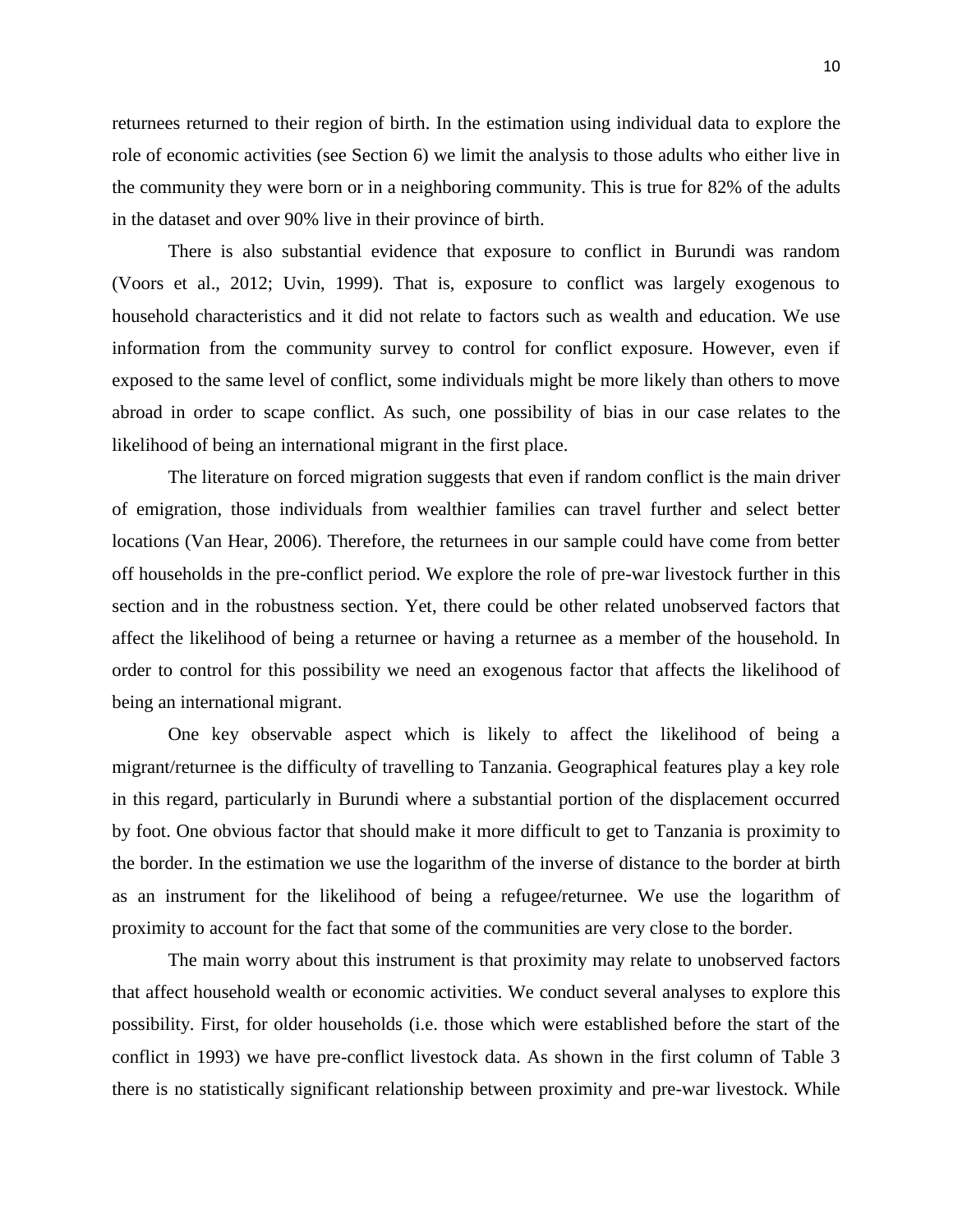the measure of pre-conflict livestock is informative caution should be used while interpreting this variable as there could be issues related to the long recollection period as shown by previous studies (e.g. Beegle et al., 2012).

Another possibility is to look at education levels. Primary education in Burundi is compulsory for children between the ages of 7 and 13. However, the war destroyed a quarter of the country's schools, a significant portion of the teaching staff was killed and recruitment of new teachers was interrupted during the conflict (US Department of Labor, 2001). We focus on the years of education of those who were 14 years of age and older at the start of the conflict in 1993. The war should not have affected the educational outcomes (i.e. primary school education) of this group. As shown in Table 3 there is no significant impact of proximity on this variable.

We can also use the information from the survey on the main economic activities of returnees just before migration. Given that this specific information was only collected for a subsample of returnees (i.e. one adult returnee per household) we cannot conduct a full placebo test of the "impact" of being a future returnee on pre-war/pre-migration economic activities. However, we can still test the relationship of the economic activities of returnees just before migration with proximity to the border. As shown in columns 3, 4 and 5 of Table 3 there is no significant relationship between proximity and pre-migration economic activities.

Finally, in the last column of Table 3 we show that proximity was not correlated with the likelihood of being an IDP household (i.e. displaced within Burundi), which indicates that conflict was not region specific. This relates well with accounts of the conflict, which was widespread and random in terms of targets. As we show below, proximity only relates to the likelihood of being an international returnee (i.e. those who crossed the border).

[Table 3]

Table 4 reports the results of the first stage estimations. The results suggest that proximity to the border has a strong positive effect on the likelihood of being a refugee. The value of the *F*-test of the excluded instrument test is also very high.

[Table 4]

# **5. Impacts on livestock**

Table 5 reports the impact of being a returnee household on livestock levels. The difference is negative for both periods but it is not statistically significant in the first period IV estimations. The coefficient for both rounds controlling for relevant factors (column 9) suggests that, on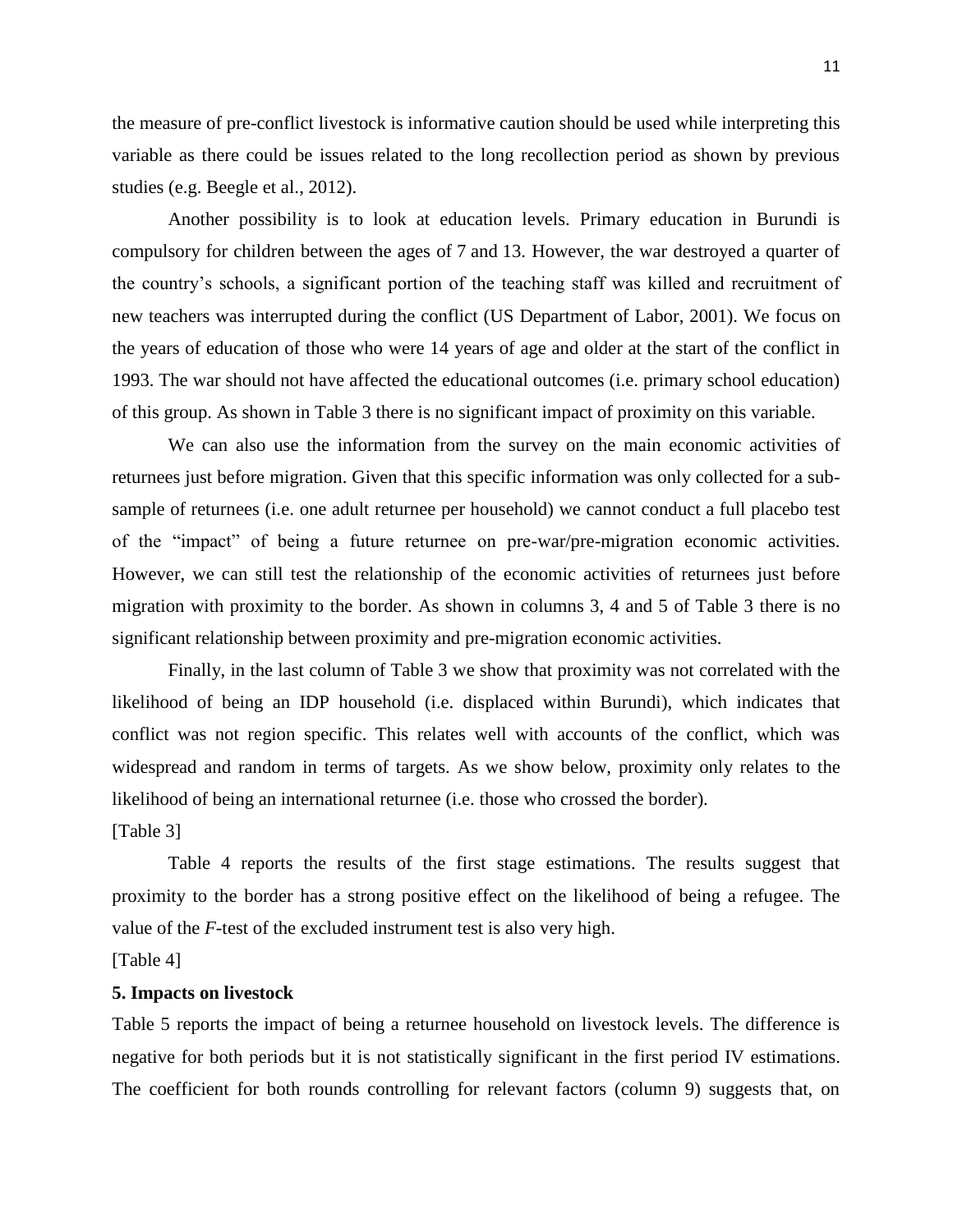average, a household with at least one returnee has a livestock per adult which is about 0.24 TLU smaller than the average stayee household, which is broadly the equivalent in TLUs to one pig per household adult member. This result suggests a very large livestock gap between returnee and stayee households.

### [Table 5]

## **6. The role of economic activities during and after migration**

As we explained in the theoretical section, inactivity while abroad can have implications for income generation upon returning to the home country due to the deterioration of skills. In this section we look at information on economic activities to shed some light on this possibility.

One adult returnee per household was randomly selected during the data collection for a separate in-depth interview about experiences before, during and after migration. This information includes the economic activities of individuals during those periods. The top portion of Table 6 summarizes the main economic activities of returnees while abroad, while the bottom portion provides information on activities just before migration. Column (1) contains information on the main economic activity, while column (2) reports on all economic activities. In column (2) we are also able to separate between agricultural employees from non-agricultural employees.

Close to one third of the returnees with available information were inactive while abroad, which compares to 10% just before migration. This high level of inactivity among migrants in the context of forced displacement has also been documented in other contexts (e.g. Lehrer, 2010) and corresponds well with stories about the dependence of refugees on food rations from international agencies and the legal restrictions that refugees faced for working outside the camps (Harild et al., 2015; West and Wambugu, 2003). Also, the share of employees who engaged in agricultural work while abroad is substantially higher that in the pre-migration situation. Finally, while farming for subsistence was very important for returnees in the premigration period (main activity of 71% of respondents), this was not the case during migration (main activity of just 23% of respondents). Again, this coincides well with the legal limitations for Burundian refugees to cultivate plots while in Tanzania.

#### [Table 6]

We cannot test the implications of past labor market experiences on current livestock levels because we only have pre-migration information for a sub-set of returnees and there is no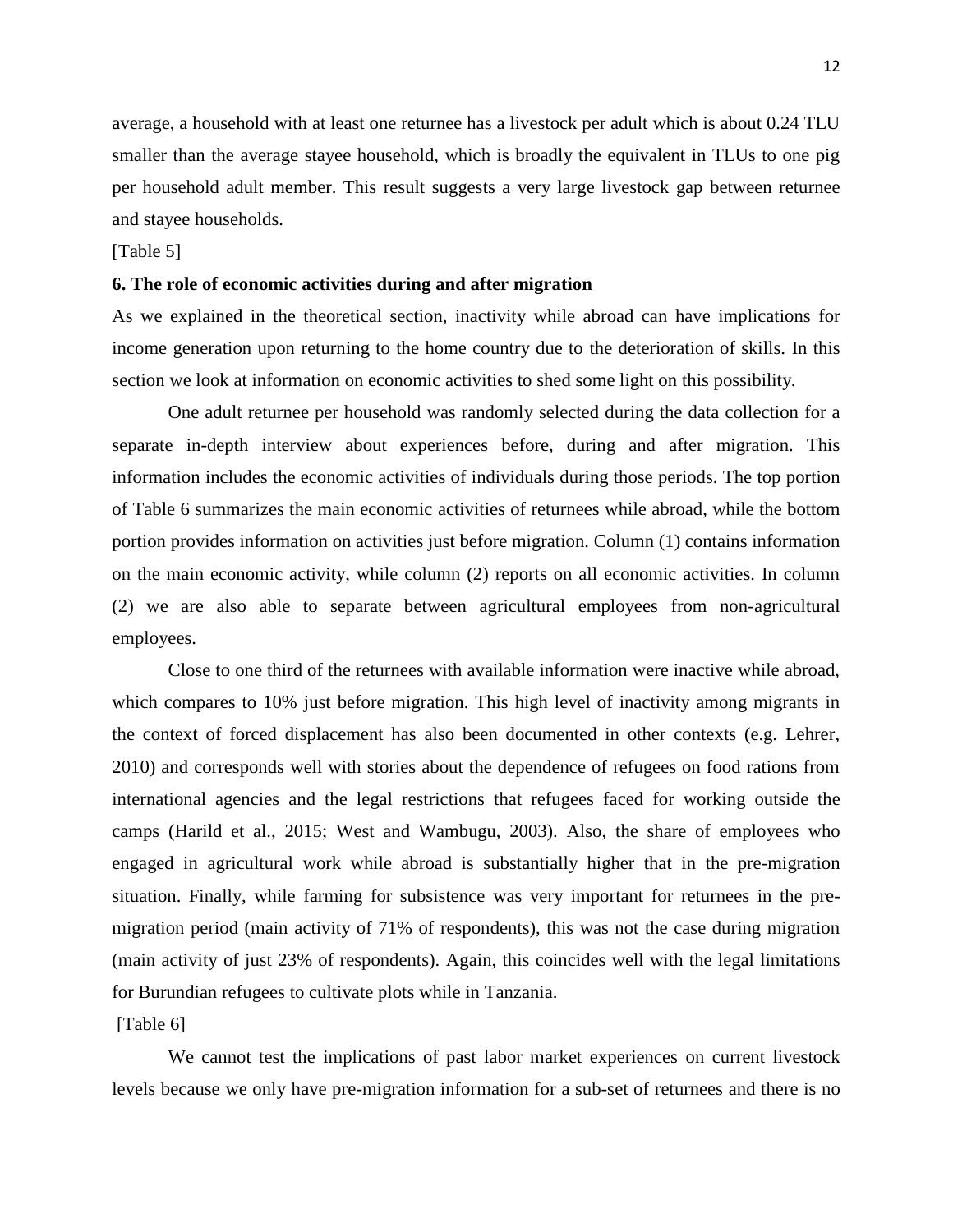comparable situation for stayees. Also, we do not have good data on current income in the survey. Given the rural nature of the region compensation for work is often provided by payment in kind and there is a strong reliance on farming for subsistence. However, we can still look at current economic activities and see if there are major differences between returnees and stayees in this regard.

In Table 7 we present the impact of returnee status on current main economic activity. In addition to the household controls we add controls for marital status, gender, age, education and IDP status of the individual. The results suggest that being a returnee has a negative impact on having self-employment as the main activity. This result contrasts with the evidence from the "economic" migration context in which returnees often have a higher likelihood of being in selfemployment (e.g. McCormick and Wahba, 2001). On the other hand, returnees have a significantly higher chance of having farming as their main economic activity (a gap of about 24 percentage points).

### [Table 7]

Main economic activity is not the whole story. Given the substantial importance of farming for subsistence in Burundi it is important to look at all economic activities. Table 8 explores activity participation once we allow the individuals to participate in more than one activity. Being a returnee has a strong positive impact on the likelihood of being an agricultural worker and subsistence farming. On the other hand, the coefficients for self-employment and being a non-agricultural employee are negative but not significant.

# [Table 8]

Overall the greater tendency of returnees to depend on the agricultural sector (for subsistence in their own plots or as employee) and smaller likelihood of self-employment could explain some of the observed livestock difference between returnee and stayee households. In order to support this possibility in Table 9 we provide the average livestock levels by economic activities for *stayees*. By using stayees we can get a good idea of the overall livestock consequences of certain economic activities without worrying about the possible effects of migration. While we cannot claim any causal effects from the results in Table 9, it is clear that those in self-employment and non-agricultural employment live in households with higher livestock levels per adult. Meanwhile those in agricultural employment and farming, the two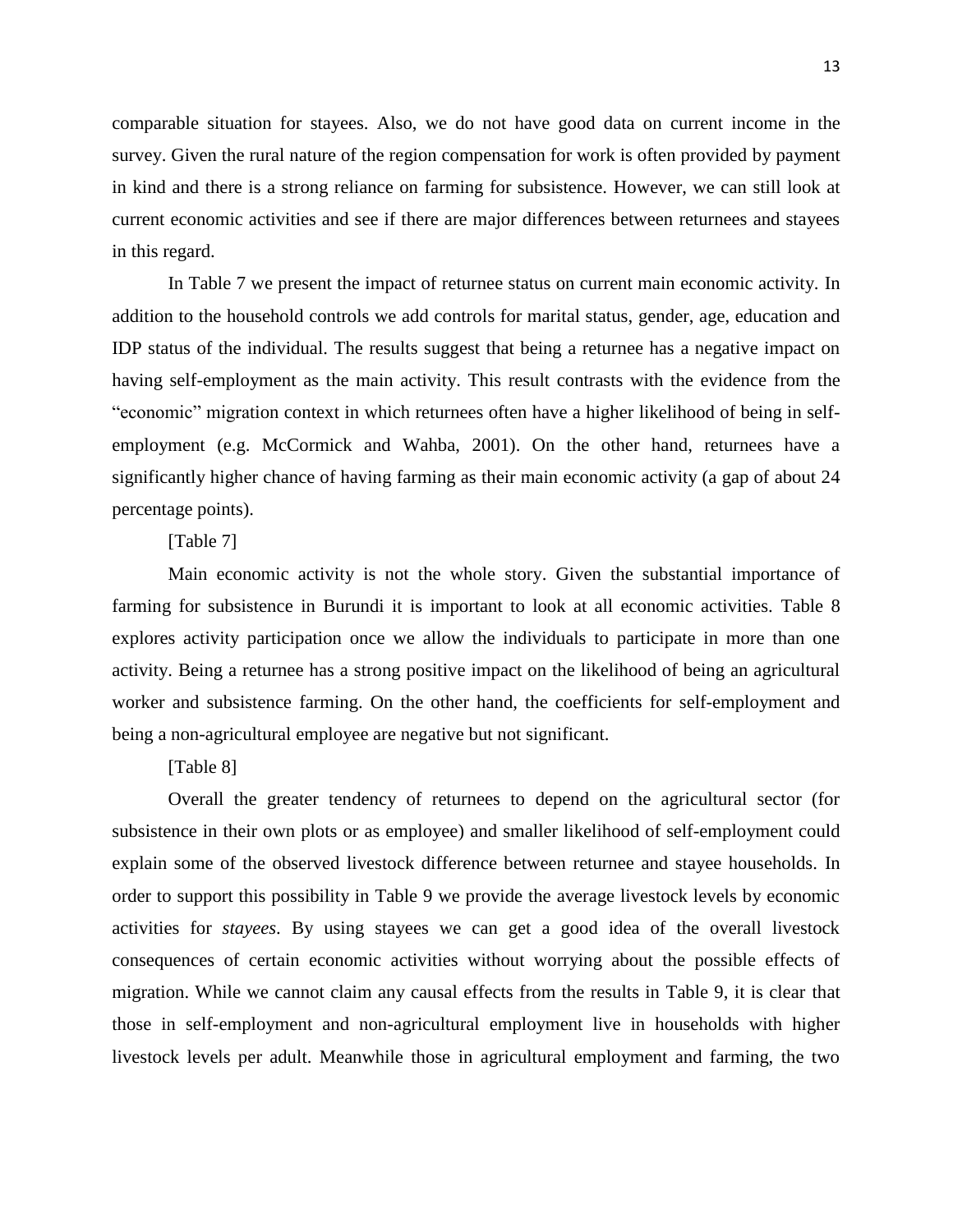activities in which returnees had a higher likelihood of participating, live in households with lower average livestock levels per adult.

[Table 9]

#### **7. The role of household vulnerability**

Another possible explanation of the livestock differences between returnee and stayee households is that returnee households are more vulnerable than stayee households. This vulnerability could be reflected in factors such as exposure to crime or health complications. With some family members abroad there could have been less protection of livestock and other assets and greater exposure to theft. There is also a substantial literature which documents the adverse effects of forced displacement for health outcomes (e.g. Ortiz Becerra, 2014; Thomas and Thomas, 2014). Returnee households with poorer health may not be able to accumulate livestock as fast as other households.

In the survey there are questions about thefts of livestock, cash, agricultural tools and other assets since 2005. As suggested by the results in Table 10, there is not a statistically significant difference between returnee and stayee households in the likelihood of experiencing livestock, tools or other assets thefts. Interestingly, returnee households are less likely to experience cash thefts. Of course, returnee households may be less likely to hold cash in the first place.

There are also questions about any instances of serious illnesses among the adult household members since 2005. The questions are asked separately by gender. As shown in Table 10, returnee households are actually significantly less likely to have reported having adult household members who have experienced a serious illness. There is no statistical difference in the case children illness.

Overall, there is no evidence that greater vulnerability of returnee households in terms of criminality or health outcomes helps explains the gap in livestock levels between stayee and returnee households.

[Table 10]

# **8. Time since return and time abroad**

There could also be important differences in economic outcomes between recent returnees and those who returned several years back. As shown in Figure 5 there were two key periods for return. First, there are returnees who came back after a brief stay abroad shortly after the conflict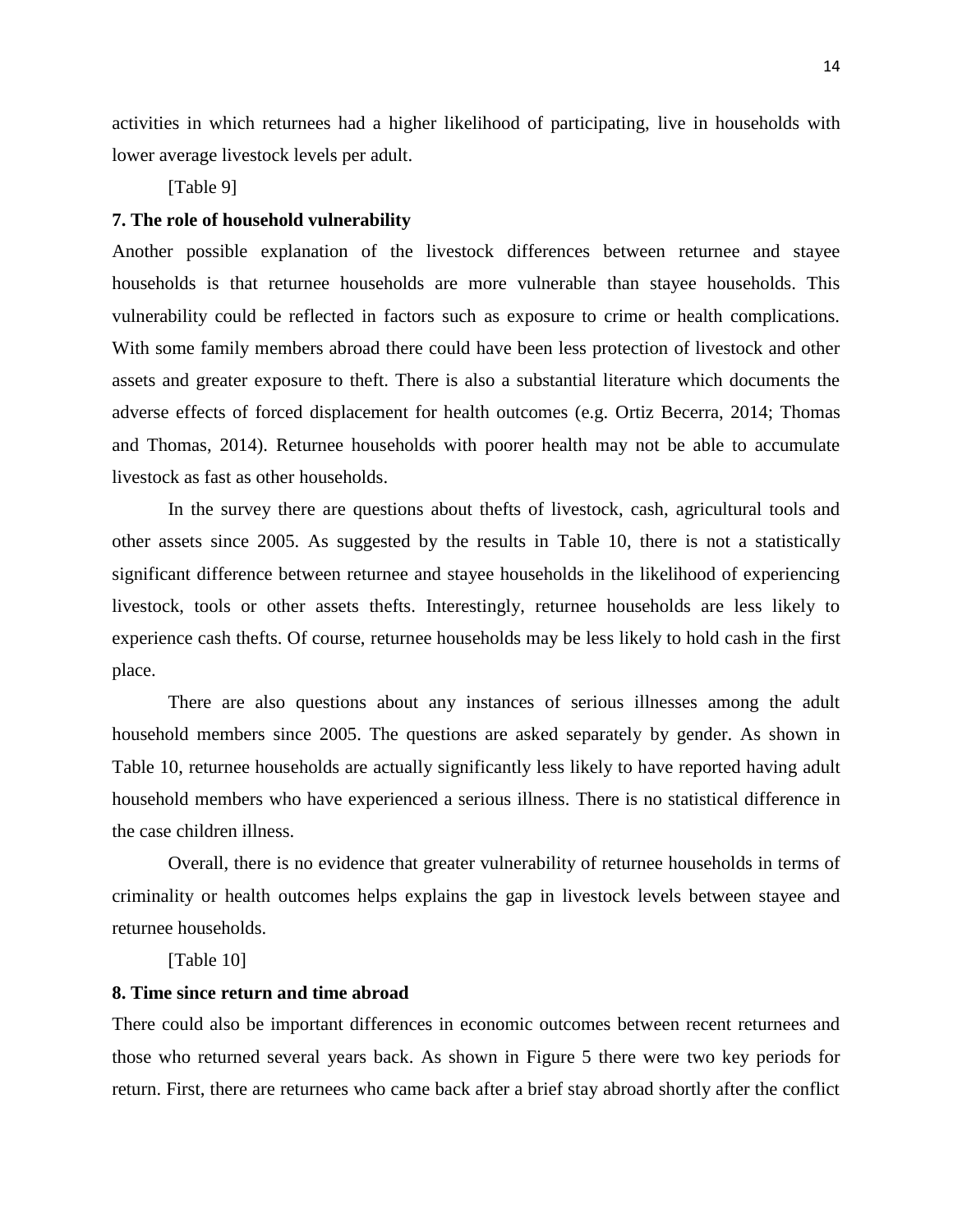ensued. That period goes from 1993 to 1999, with a substantial peak in 1994. The second period starts after the signature of the peace agreement in 2001 and extends to 2010. The peak for this second period was 2005.

## [Figure 5]

The median number of years since return in the 2011 round was 10 years. In order to test the importance of time since return we create two dummy variables. One variable indicates that it is a household with members who returned from abroad less than ten years ago in 2011 (i.e. less than 14 years ago in 2015) and a second one which indicates that it is a household with members who returned ten years or more ago in 2011 (i.e. 14 years or more in 2015). The top portion of Table 11 presents the results when we use these dummy variables in the estimations (separate estimations). The results suggest that the negative effect of the returnee household variable on livestock levels is driven by households with more recent returnees. It seems that refugee households could be catching up over time with stayee households. In order to test this further we estimated the regression changing the definition of a long-term returnee by subtracting one year at a time (i.e. from over 10 years to over 9 years, to 8, etc.). The result becomes significant (negative) for the first time for those who have been back for over six years.

[Table 11]

The implication of return migration may also vary depending of the amount of time spent abroad. Some migrants only stay a few months (at least three in our data), while others stay for over a decade. In order to analyze these possibilities we create dummy variables indicating that the members of the household stayed less/more than a decade abroad. In the bottom portion of Table 11 we analyze the impact of time spent abroad on livestock outcomes. We find no major differences based on length of time abroad.

# **9. Robustness**

#### *9.1 Propensity Score Matching and pre-war livestock*

In this section we test the robustness of the results by employing propensity score matching (PSM) techniques in order to match returnee households with a comparable group of nonreturnee households. In this case the treatment (*T*) is being a returnee household. As we explained above, the large majority of refugees from the 1993 conflict returned home after the end of the war. Hence, the treatment is essentially being a refugee in the first place, a factor that was largely determined by distance to the border of Tanzania.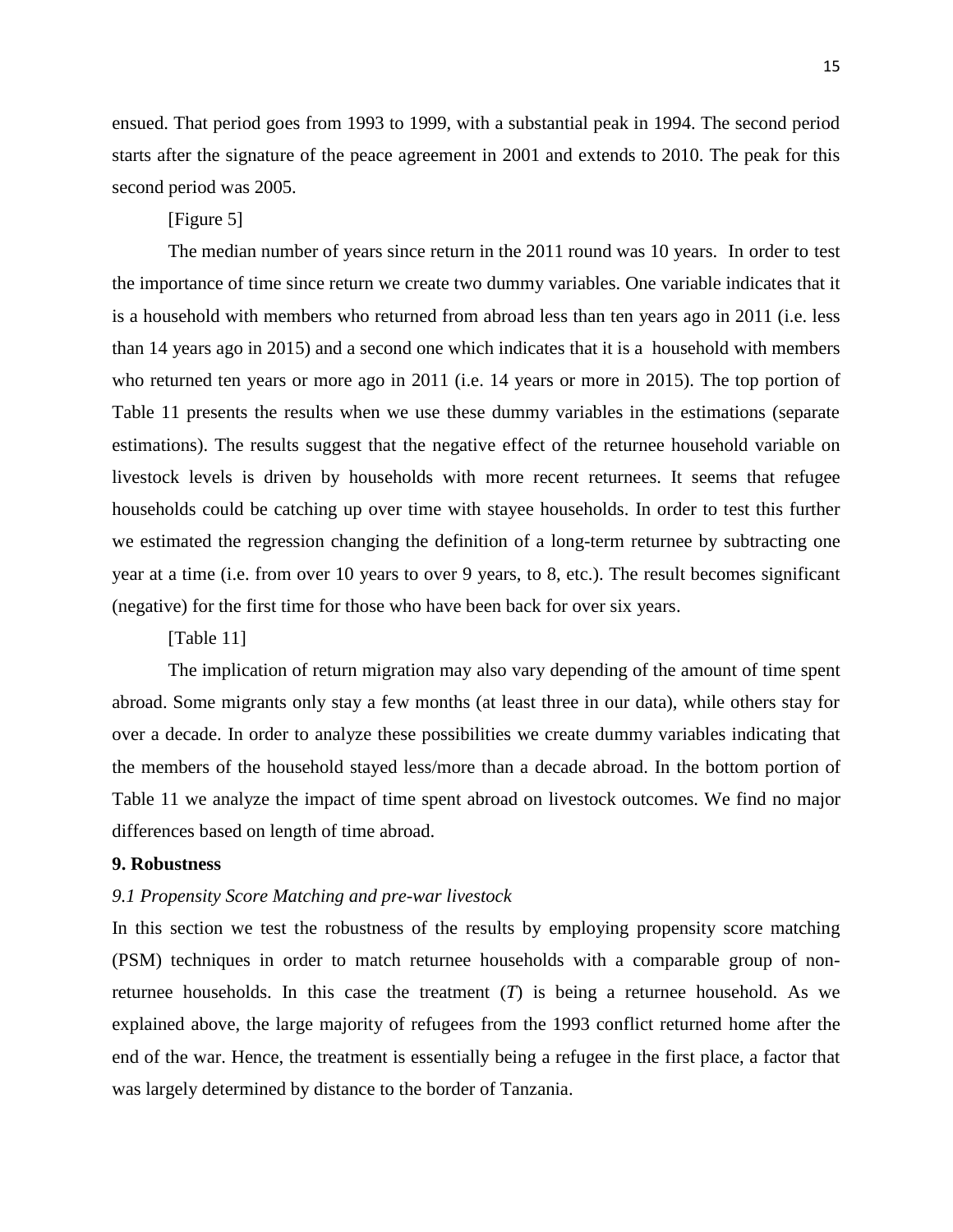We start by estimating a probit model to predict the likelihood of being a returnee household and then we match households based on pre-war characteristics. We limit the analysis to households in which the household head was born before the start of the conflict in 1993. The pre-war characteristics include age, gender and province for birth of the household head, education levels of those household members who were adults before 1993 (i.e. 14 years of age or more) and pre-war livestock. These factors should not be affected by the treatment. Once we check for the balancing properties and common support across treatment and comparison group, we proceed to use the nearest neighbor estimation matching procedures. We also use kernel matching estimators in order to check the robustness of the results. With the matching at hand, the difference in the outcome variable is calculated to estimate the average treatment effect of the treated (ATT):

$$
ATT = E[E\{Y|T = 1\} - E\{Y|T = 0\}]
$$
\n(4)

Where *Y* is the outcome variable (i.e. livestock).

Figure 6 shows the propensity score distribution before and after matching, which illustrates that there is clearly enough overlapping for the common support in both rounds. Table 12 shows the results for the estimated effect of displacement and return on household livestock. As with the IV estimations there is evidence that returnee households have lower livestock levels compared to stayee households. However, different from the IV estimations it seems that difference is greater and statistically significant for the first period. One possible explanation for this is that the matching is based on pre-war characteristics which are likely to become less important over time.

[Table 12]

# *9.2 IDPs*

As we show above, 17% of the returnee households were also IDP households, while this is true for 29% of the stayee households (see Table 4). In the main analysis we control for the household being an IDP household and in the economic activities estimation we also add a dummy for IDP status of the individual. However, it is possible to argue that IDP households are also affected by many of the same factors as refugees (i.e. those who crossed an international border), and that it would be better to compare exclusively with households with no forced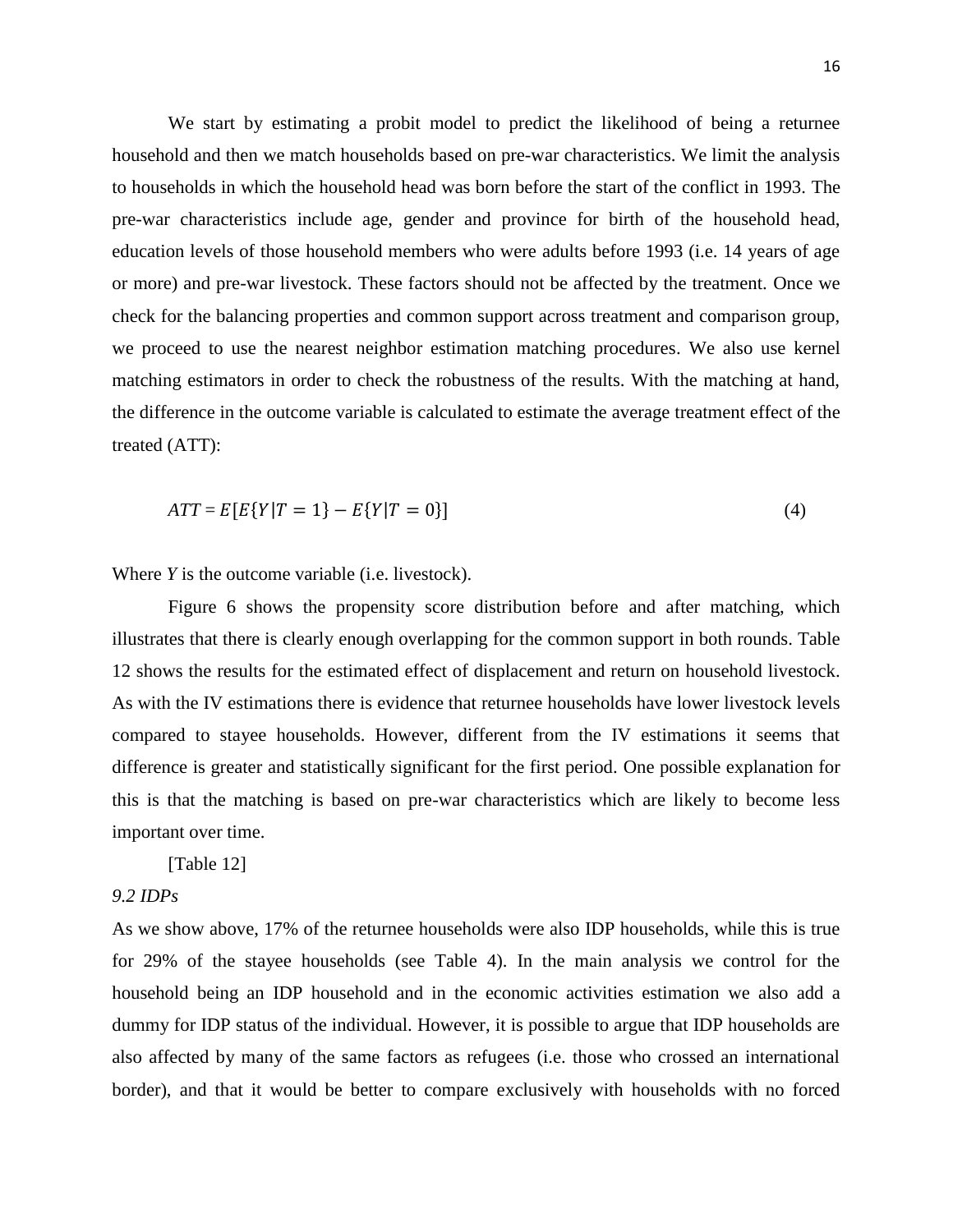migrants. Table 12 provides the same analysis as Table 7 about the impact of being a returnee household on livestock. The coefficients are somewhat smaller and less significant when we exclude IDP households from the estimation, but the overall conclusions remain similar.

[Table 12]

# **10. Conclusions [NEED TO FINISH]**

Return migration after conflict is very different from return migration in the voluntary migration context. In this paper, we explore differences in economic outcomes between return migrant households and non-migrant households using panel data from Burundi, and find that returnee households have significantly lower levels of livestock. Our search for explanations supports the idea that legal and practical restrictions on economic activities while in displacement, which resulted in high levels of inactivity, may explain a portion of the posterior livestock gap between returnee and stayee households. In particular high levels of inactivity abroad may have resulted in returnees engaging in activities that are less profitable upon return. The negative effect of forced migration on livestock levels diminishes over time after return.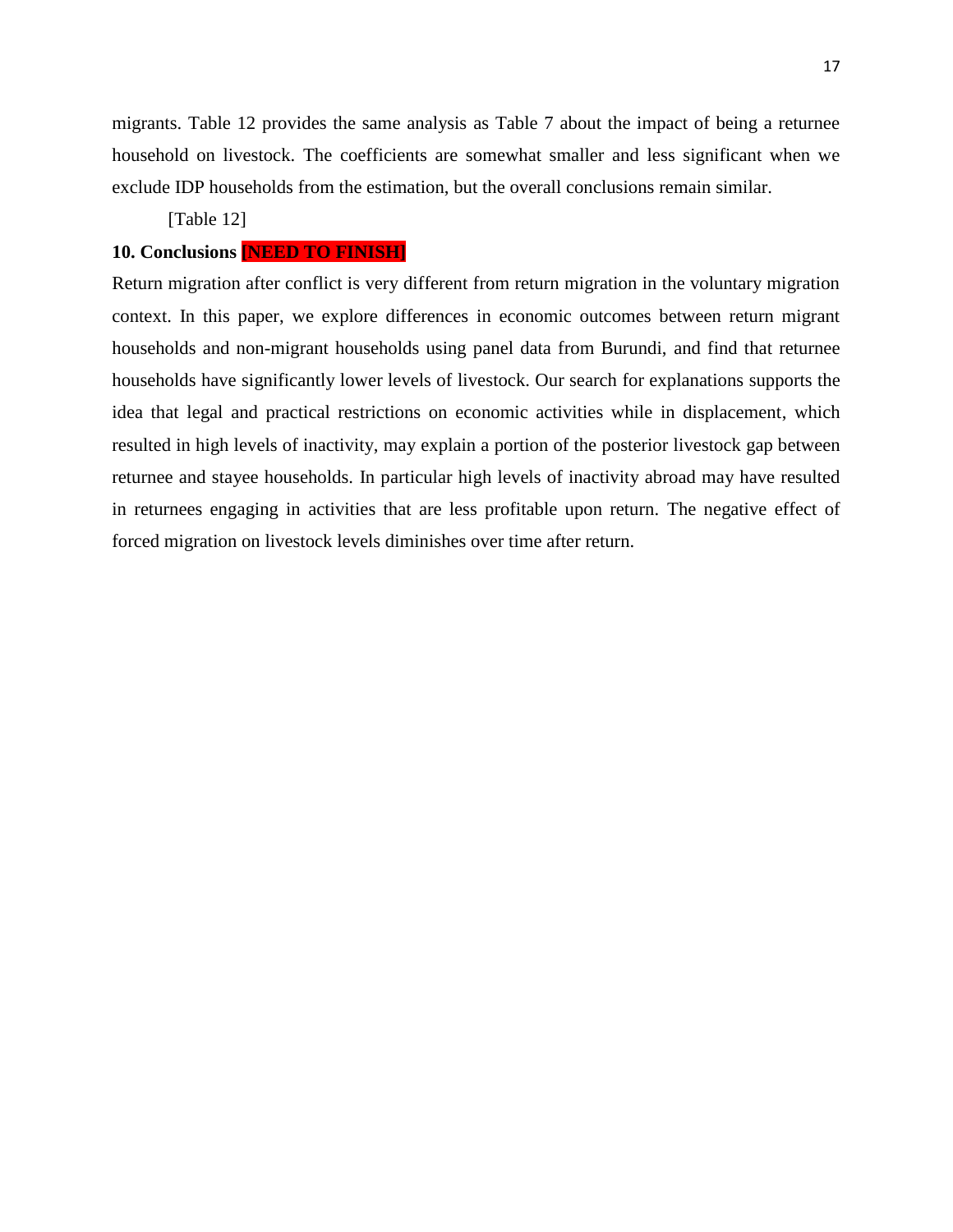# **References**

Akresh, R., Caruso, G.D. and Thirumurthy, H. 2014. "Medium-Term Health Impacts of Shocks Experienced in Utero and After Birth: Evidence from Detailed Geographic Information on War Exposure", mimeo.

Barrett, A. and Goggin, J. 2010. "Returning to the Question of a Wage Premium for Returning Migrants." National Institute Economic Review 213(1):43–51.

Black, R. and Koser, K. 1999. "The End of the Refugee Cycle?" Chapter 1 in Black, R. and Koser, K. eds. The End of the Refugee Cycle? Refugee Repatriation and Reconstruction. Berghahn Books.

Beegle, K., De Weerdt, J., Friedman, J. and Gibson, J. 2012. "Methods of Household Consumption Measurement through Surveys: Experimental Results from Tanzania." Journal of Development Economics, 98: 3-18.

Bundervoet, T. (2009) Livestock, land and political power: The 1993 killings in Burundi. *Journal of Peace Research*, 46, pp. 357-376.

Bundervoet, T., Verwimp, P. and Akresh, R. (2009) Health and Civil War in Rural Burundi. Journal of Human Resources, 44, pp. 536-563.

Bundervoet et al., 2005

Bundervoet, T. (2010). Assets, Activity Choices, and Civil War: Evidence from Burundi. World Development, 38(7), 955-965.

Co, C.Y., Gang, I.N. and Yun, M. 2000. "Returns to Returning." Journal of Population Economics 13(1):57–79.

Currie, J. and Vogl, T. 2013. "Early-Life Health and Adult Circumstance in Developing Countries", Annual Review of Economics, 5(1): 1-36.

Durieux, J-F. 2008. "Interview with UNHCR's Jean-François Durieux: A Career Working for Refugees", Studies in Ethnicity and Nationalism, 8(2): 331–347.

Dustmann, C. 1994. "Return Intentions of Migrants: Theory and Evidence", CEPR Discussion Papers 906.

Dustmann, C., Fadlon, I. and Weiss, Y. 2011. "Return Migration, Human Capital Accumulation, and the Brain Drain", Journal of Development Economics, 95(1): 58-67

Dustmann, C. and Görlach, J-S. 2015. "The Economics of Temporary Migrations", Journal of Economic Literature, forthcoming.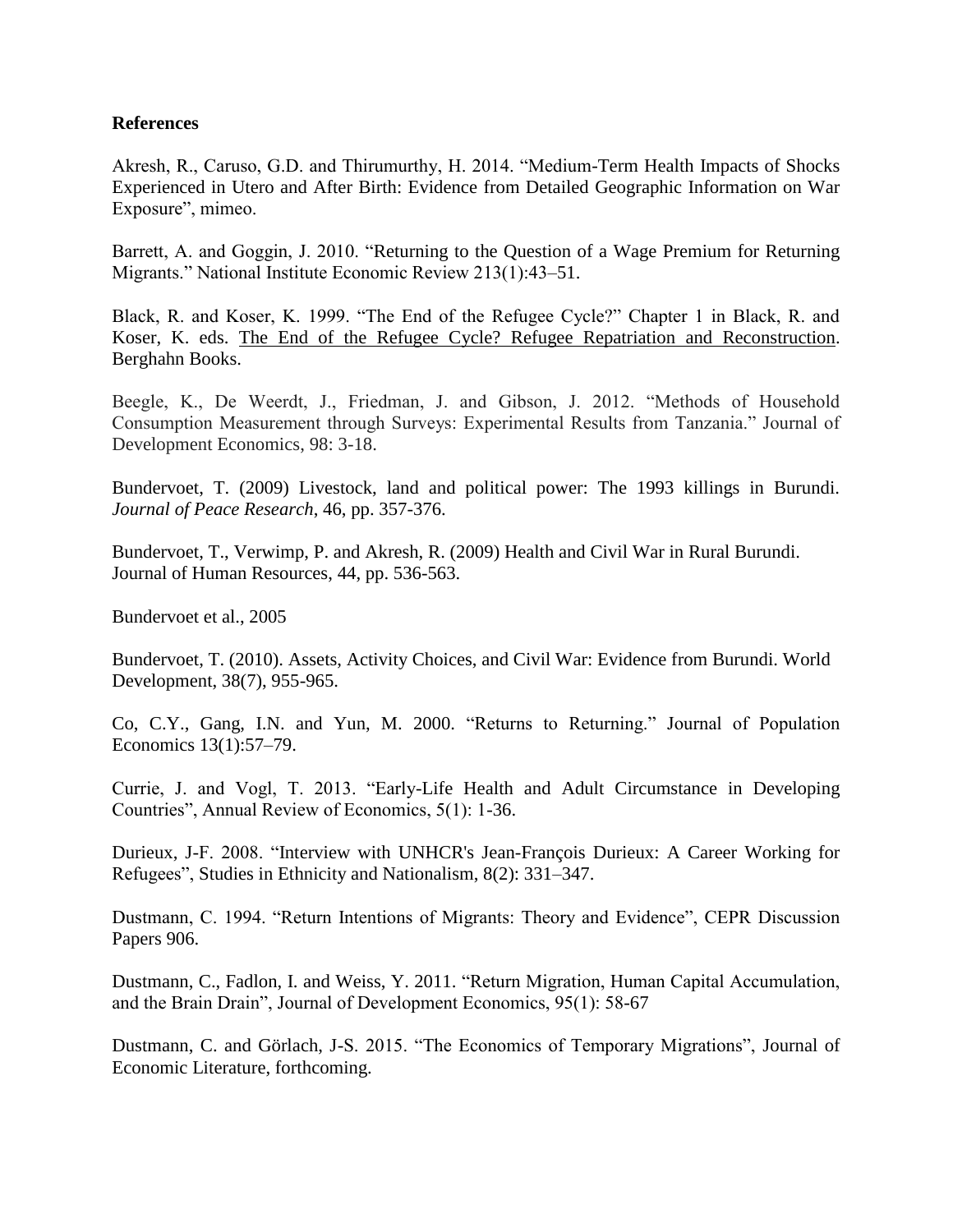Dustman, C. and Kirchkamp, O. 2002. "The Optimal Migration Duration and Economic Activities after Re-Migration", Journal of Development Economics, 67: 351-372.

Enghoff, M., Hansen, B., Umar, A., Gildestad, B., Owen, M. and Obara, A. 2010. "In Search of Protection and Livelihoods: Socio-Economic and Environmental Impacts of Dadaab Refugee Camps on Host Communities". Danish Refugee Council.

European Commission. 2009. "Burundi Refugees Face Deadline to Return Home. Q&A with Eric Pitois, Head of Burundi/Tanzania Office".

Harild, N., Christensen, A. and Zetter, R. 2015. "Sustainable Refugee Return: Triggers, Constraints, and Lessons on Addressing the Development Challenges of Forced Displacement", World Bank, GPFD Issue Note Series.

Ibañez, A. M. and Velez, C. E. 2008 "Civil Conflict and Forced Migration: The Micro Determinants and Welfare Losses of Displacement in Colombia" World Development Vol. 36, No. 4, pp. 659–676.

Kamanga, K. 2005. "The (Tanzania) Refugees Act of 1998: Some Legal and Policy Implications", Journal of Refugee Studies, 18(1): 100-116.

Lehrer, K. (2010). Economic behaviour during conflict: Education and labour market participation in internally displaced people's camps in Northern Uganda (doctoral dissertation). University of British Columbia.

Maystadt, J. and Verwimp, P. (2014) Winners and losers among a refugee-hosting population. Economic Development and Cultural Change, 62, pp. 769-809.

McCormick, B. and Wahba, J. 2001. "Overseas Work Experience, Savings and Entrepreneurship Amongst Returnees to LDCs", Scottish Journal of Political Economy 48: 164-178.

Mesnard, A. 2004. "Temporary Migration and Capital Market Imperfections", Oxford Economic Papers, 56(2): 242-262.

Millner, J. 2013. "Two Steps Forward, One Step Back: Understanding the Shifting Politics of Refugee Policy in Tanzania", New Issues in Refugee Research, no. 255.

Ngaruko, F. and Nkurunziza, J. 2000. "An Economic Interpretation of Conflict in Burundi", Journal of African Economies, 9: 370-409.

O'Reilly, C. 2015. "Household Recovery from Internal Displacement in Northern Uganda", World Development", Vol. 76, pp. 203-215

Ongpin, P. (2008) "Refugees in Tanzania – Asset or Burden?", Journal of Development and Social Transformation, Vol 5, pp. 13-23.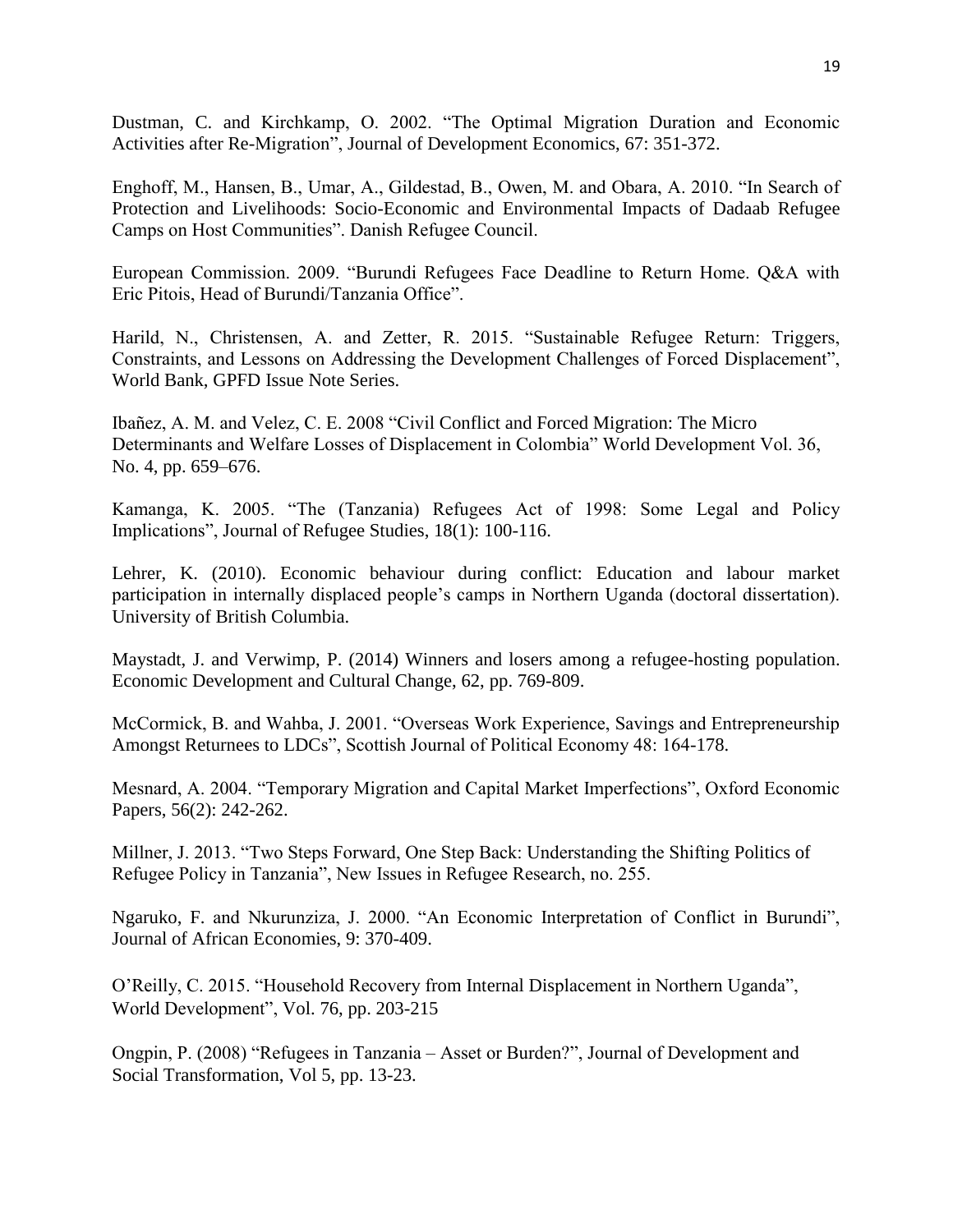Ortiz Becerra, K. 2014. Forced Displacement and Early Childhood Nutritional Development in Colombia. Households in Conflict Network, Working Paper, 180.

Piracha, M. and Vadean, F. 2010. Return Migration and Occupational Choice: Evidence from Albania. World Development, 38(8): 1141 – 1155.

Pozo, S. 2014. "Does the US Labor Market Reward International Experience?" American Economic Review, 104(5): 250-54.

Reinhold, S. and Thom, K. 2013. "Migration Experience and Earnings in the Mexican Labor Market", Journal of Human Resources, 48(3): 768-820.

Ruiz, I., Siegel, M. and Vargas-Silva, C. 2015. "Forced Up or Down? The Impact of Forced Migration on Social Status", Journal of Refugee Studies, 2015, 28, 183-201.

Ruiz, I. and Vargas-Silva, C. 2013. "The Economics of Forced Migration", Journal of Development Studies, 49(6): 772-784.

Ruiz, I. and Vargas-Silva, C. 2015a. "The Labor Market Impacts of Forced Migration", American Economic Review, 105(5): 581-586.

Ruiz, I. and Vargas-Silva, C. 2015b. "The Labor Market Consequences of Hosting Refugees", Journal of Economic Geography, forthcoming.

Thomas, S.L. and Thomas, S. 2004. "Displacement and Health", British Medical Bulletin, 69(1): 115-127.

United Nations High Commission for Refugees. 2008. "Burundian Refugee Returns from Tanzania Hit 300,000 Mark". Briefing Notes.

United Nations High Commission for Refugees. 2009. "Global Appeal 2008/2009".

United Nations High Commission for Refugees, 2015. "Global Appeal 2015 Update".

US Department of Labor. 2001. "Burundi" in Findings on the Worst Forms of Child Labor, Department of Labor: Washington, DC.

Uvin, P. 1999. "Ethnicity and Power in Burundi and Rwanda: Different Paths to Mass Violence." Comparative Politics 31(3): 253–71.

Van Hear, N. (2006), "'I Went as Far as my Money would Take Me': Conflict, Forced Migration and Class" Centre on Migration, Policy and Society, Working Paper No. 6.

Verwimp, P., Muñoz-Mora, J.C. 2013 "Returning Home after Civil War: Food Security, Nutrition and Poverty among Burundian Households" Households in Conflict Network, Working Paper 123.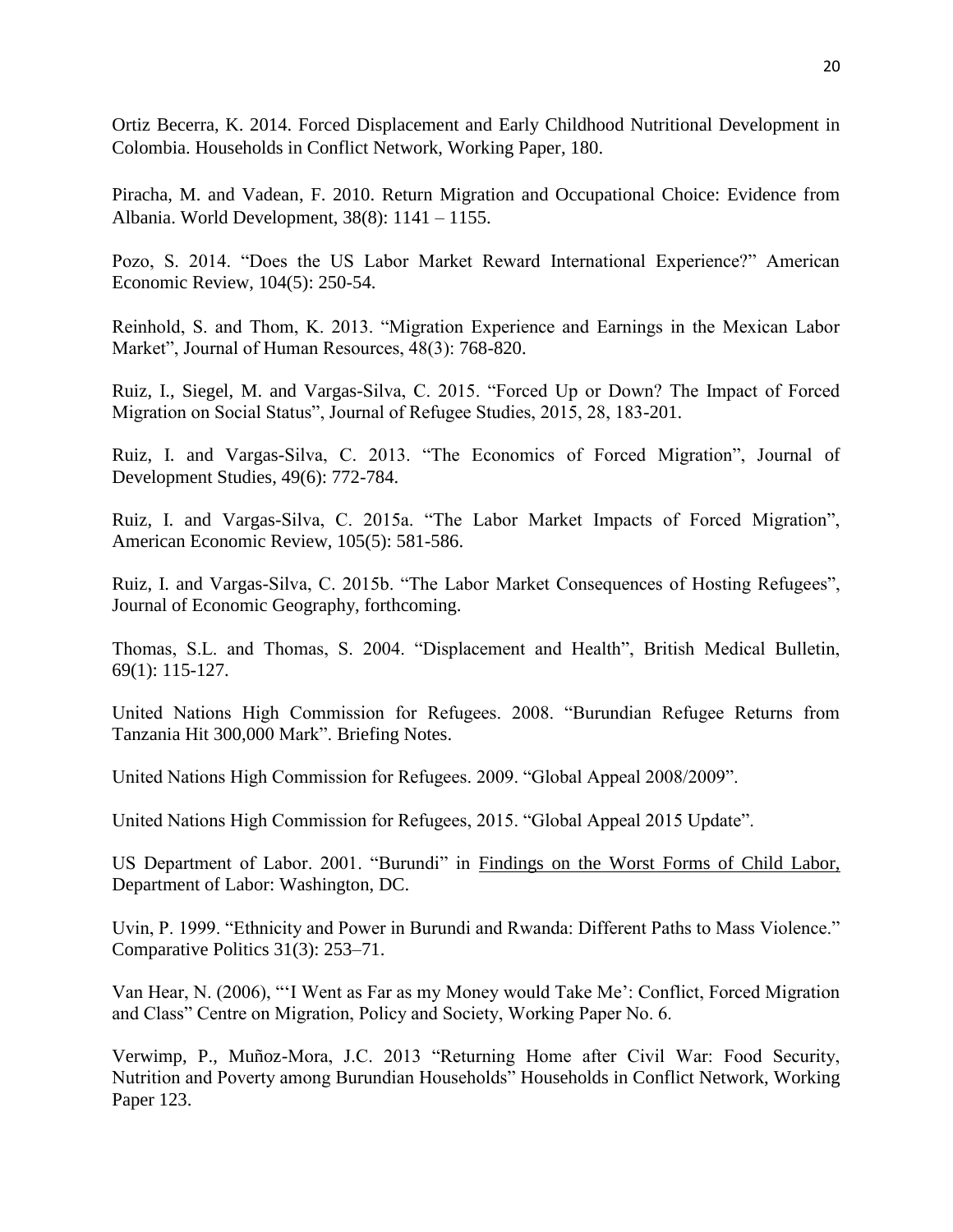Verwimp, P., Van Bavel, J. 2014. "Schooling, Violent Conflict and Gender in Burundi", The World Bank Economic Review, 28(2): 384-411.

Voors, M. J., Nillesen, E., Verwimp, P., Bulte, E., Lensink, H., and Van Soest, D. 2012. "Violent Conflict and Behavior: A Field Experiment in Burundi." American Economic Review, 102(2): 941-64.

Wahba, J. 2015. "Selection, Selection, Selection: The Impact of Return Migration", Journal of Population Economics, 28(3): 535-563.

West, A. and Wambugu, L.W. 2003. "Left to Their Own Devices: The Impact of Informal Information and Communication Networks on Security in the Tanzanian Refugee Camps", Article 19.

Whitaker, B.E. 2002. "Refugees in Western Tanzania: The Distribution of Burdens and Benefits among Local Hosts", Journal of Refugee Studies, 15: 339—358.

Yang, D. "Why Do Migrants Return to Poor Countries? Evidence from Philippine Migrants' Responses to Exchange Rate Shocks", Review of Economics and Statistics, 88(4): 715-735.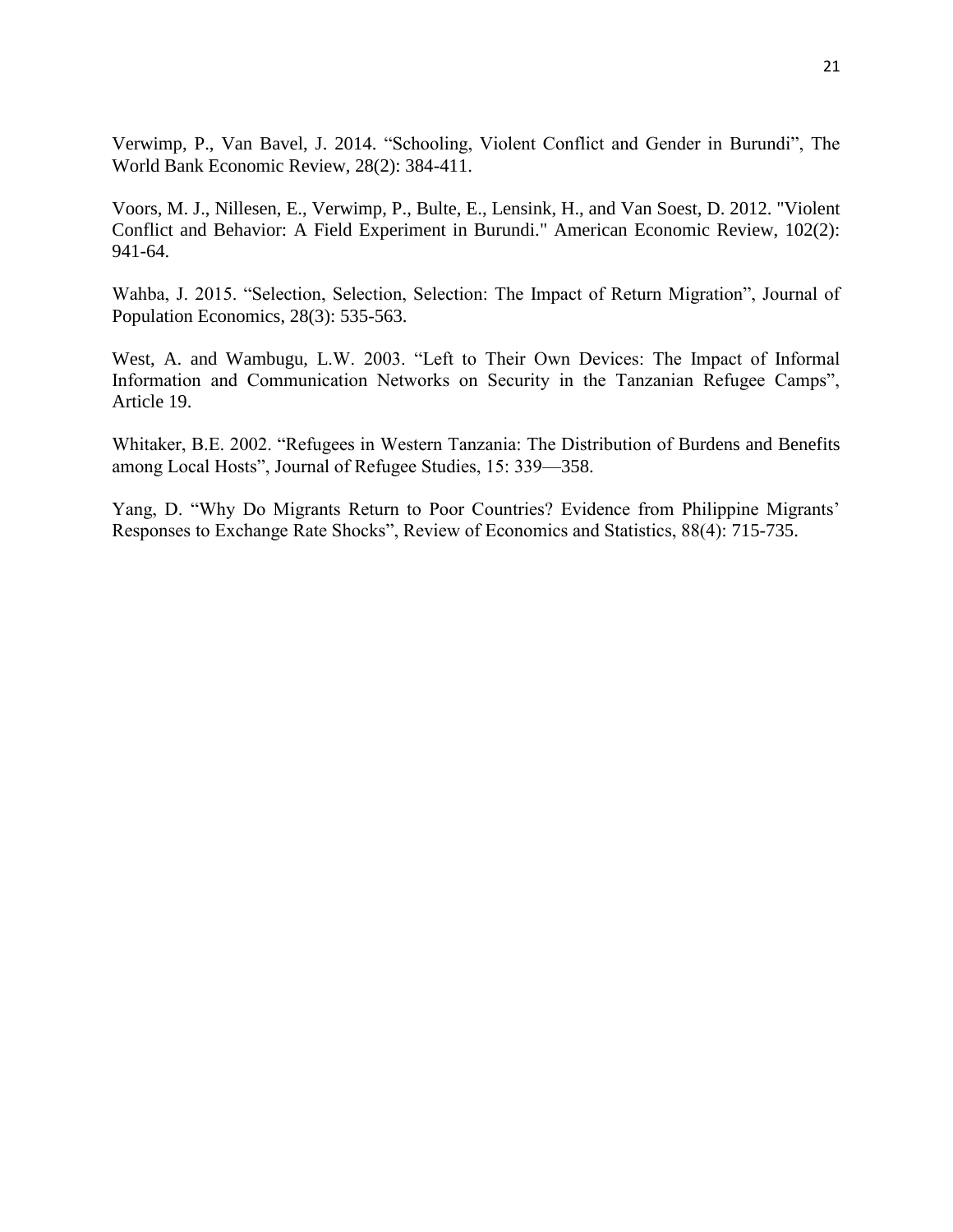**Appendix 1 [need to include]**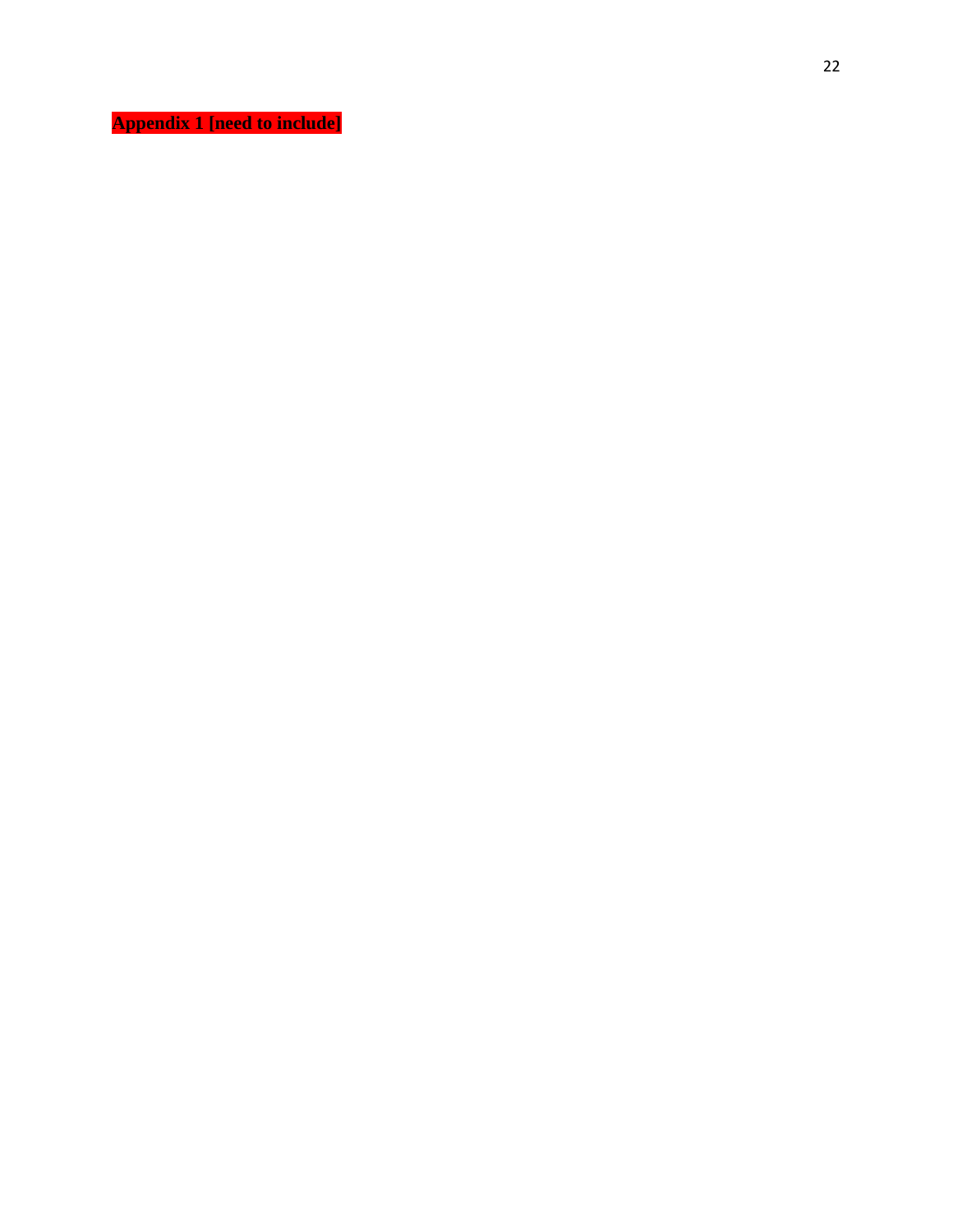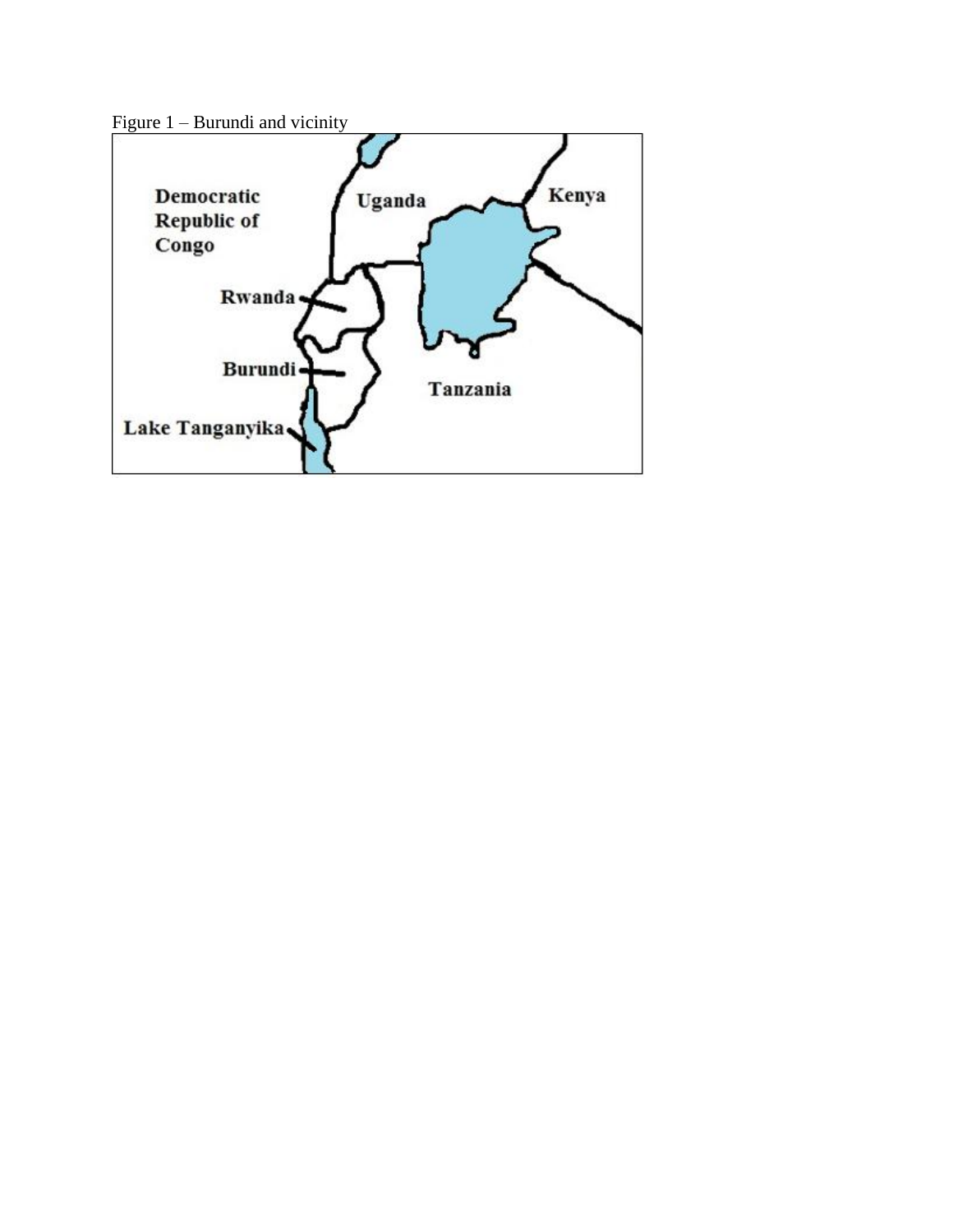

Figure 2 – Number of refugees in Tanzania per province of origin [brackets] and as a share of the province's 1990 population (parenthesis).

Note: data reflects the situation in mid-2000. Source of information on refugees in Tanzania is UNHCR. Data on share of the province population constructed with information from the 1990 Census. Note that Muramvya and Mwaro were one province during the period of interest.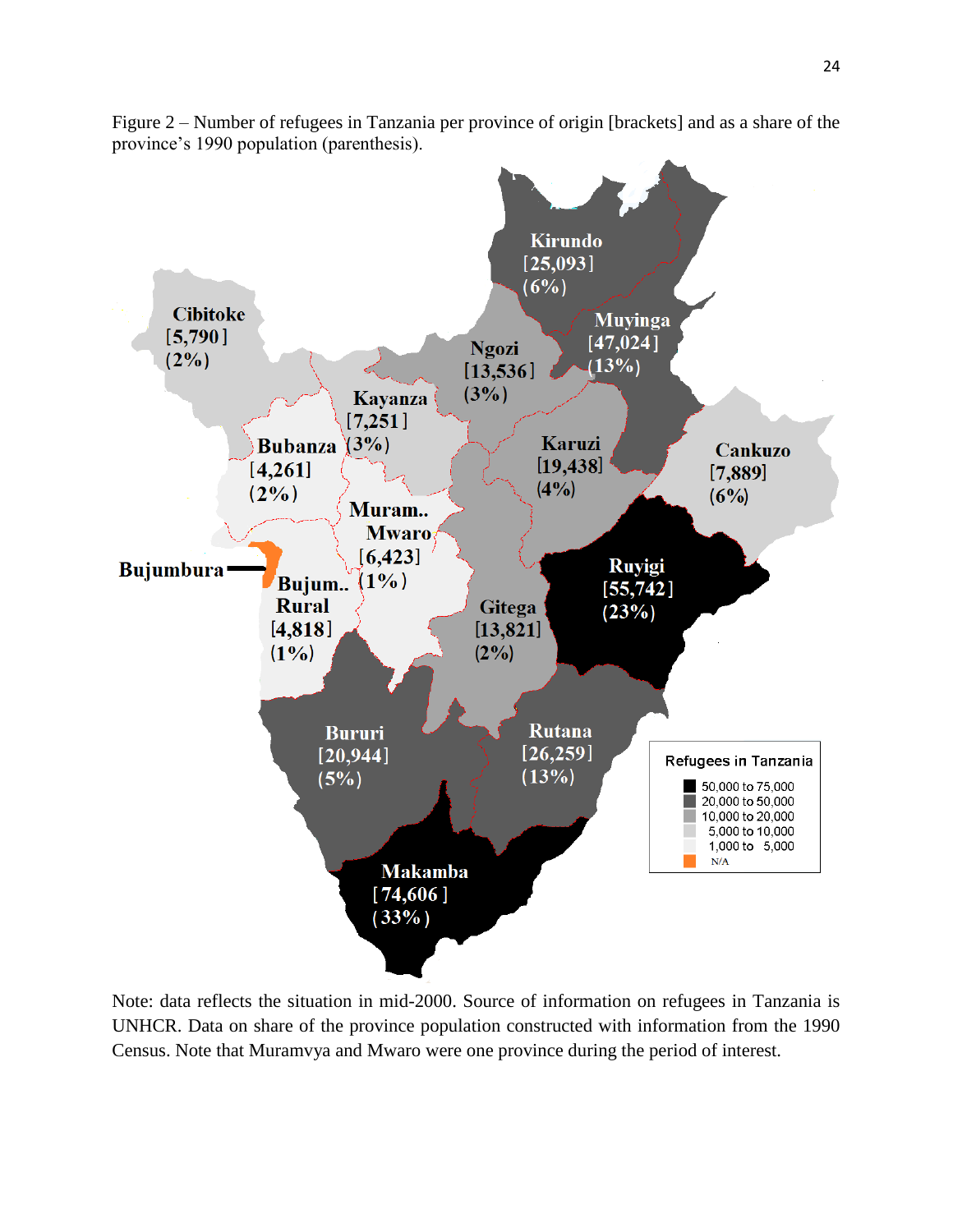

Figure 3 – Returnees from Tanzania to Burundi.

Note: source of data is the United Nations High Commission for refugees.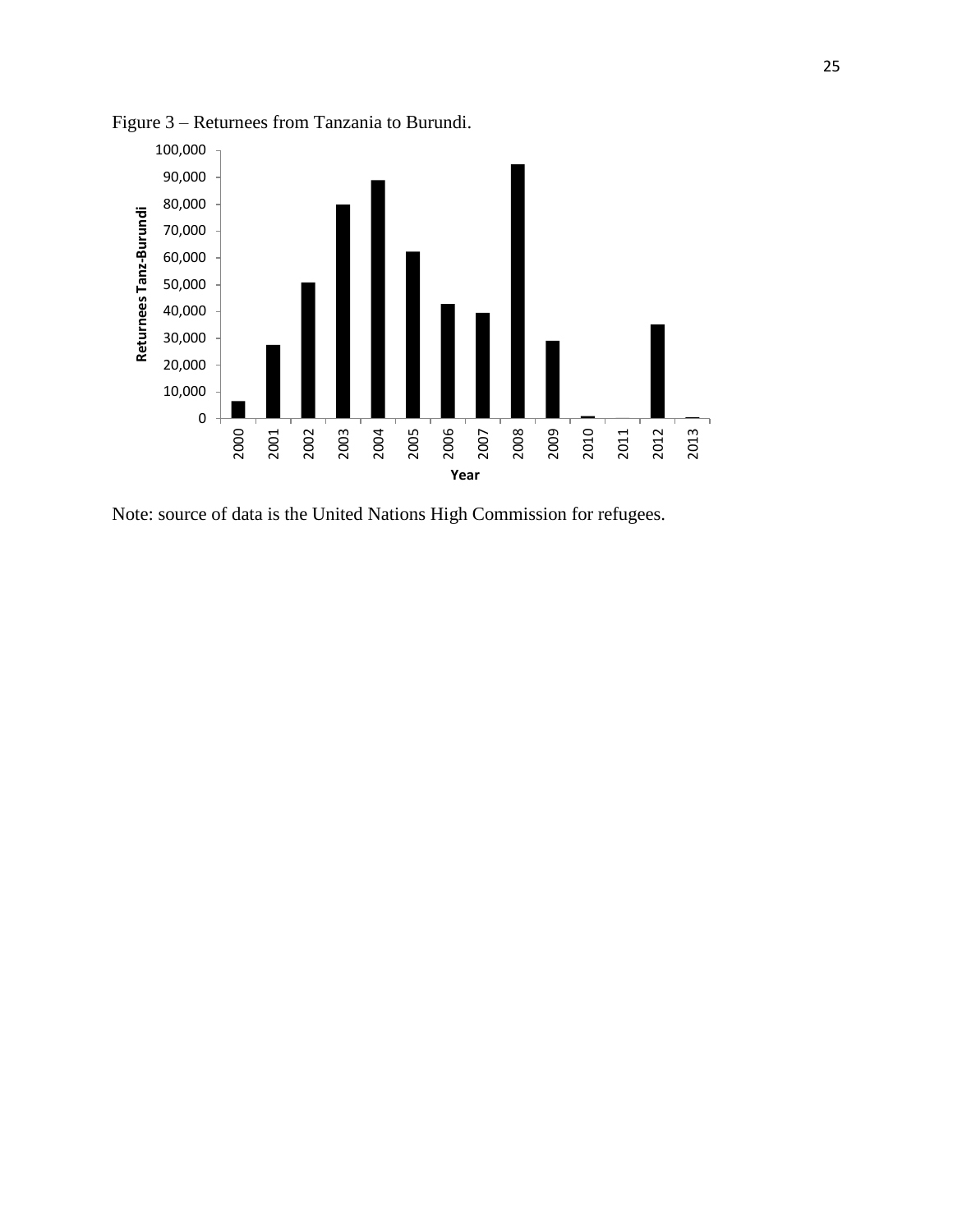



Note: The data collection for this study took place between January and March of 2011 and 2015 in all 17 provinces of Burundi. The communities sampled were selected according to the demographic weight of these provinces in the 2008 Burundi Census. The Figure above shows the distribution of the communities across Burundi.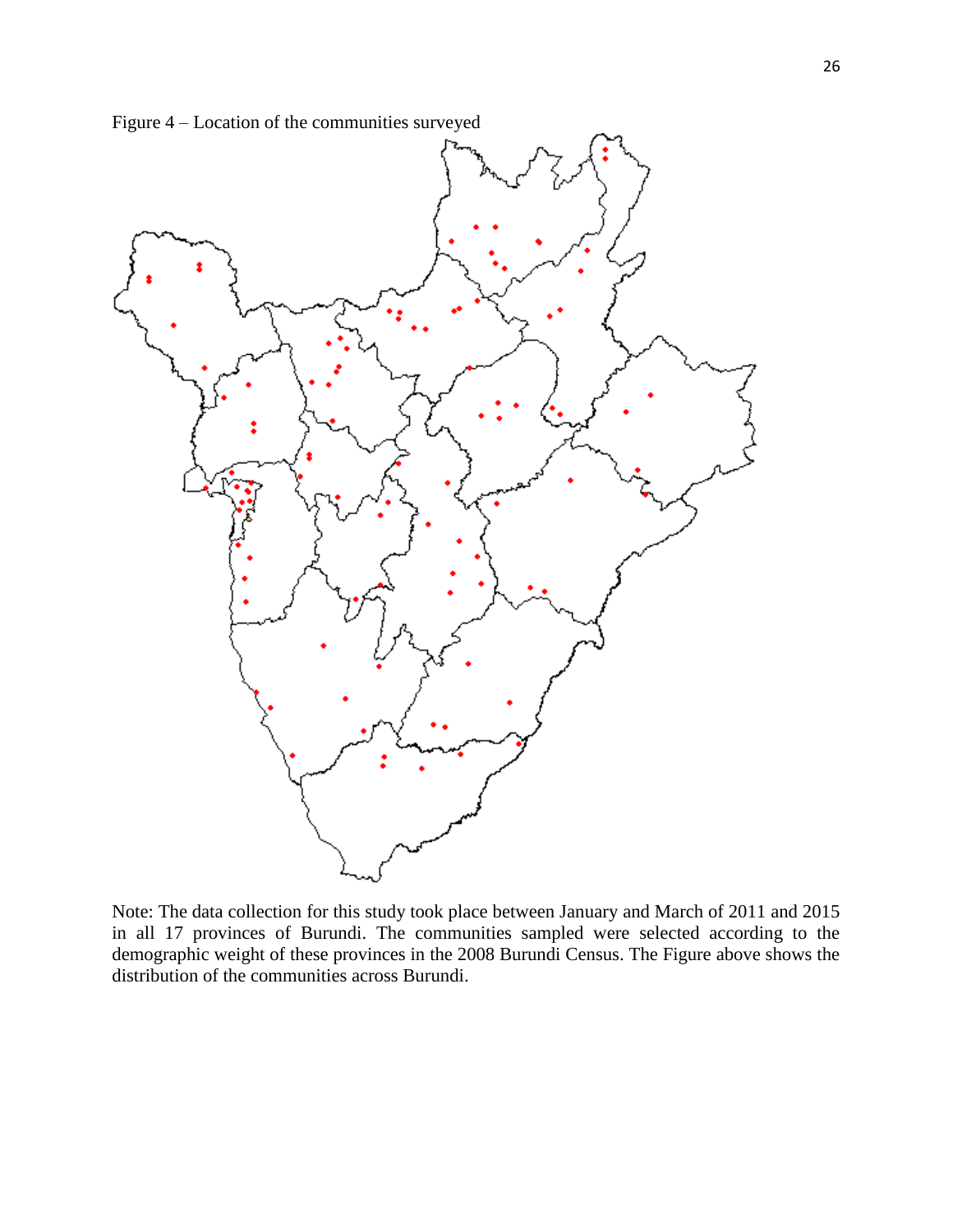

Figure 5 – Year of return of returnees in the sample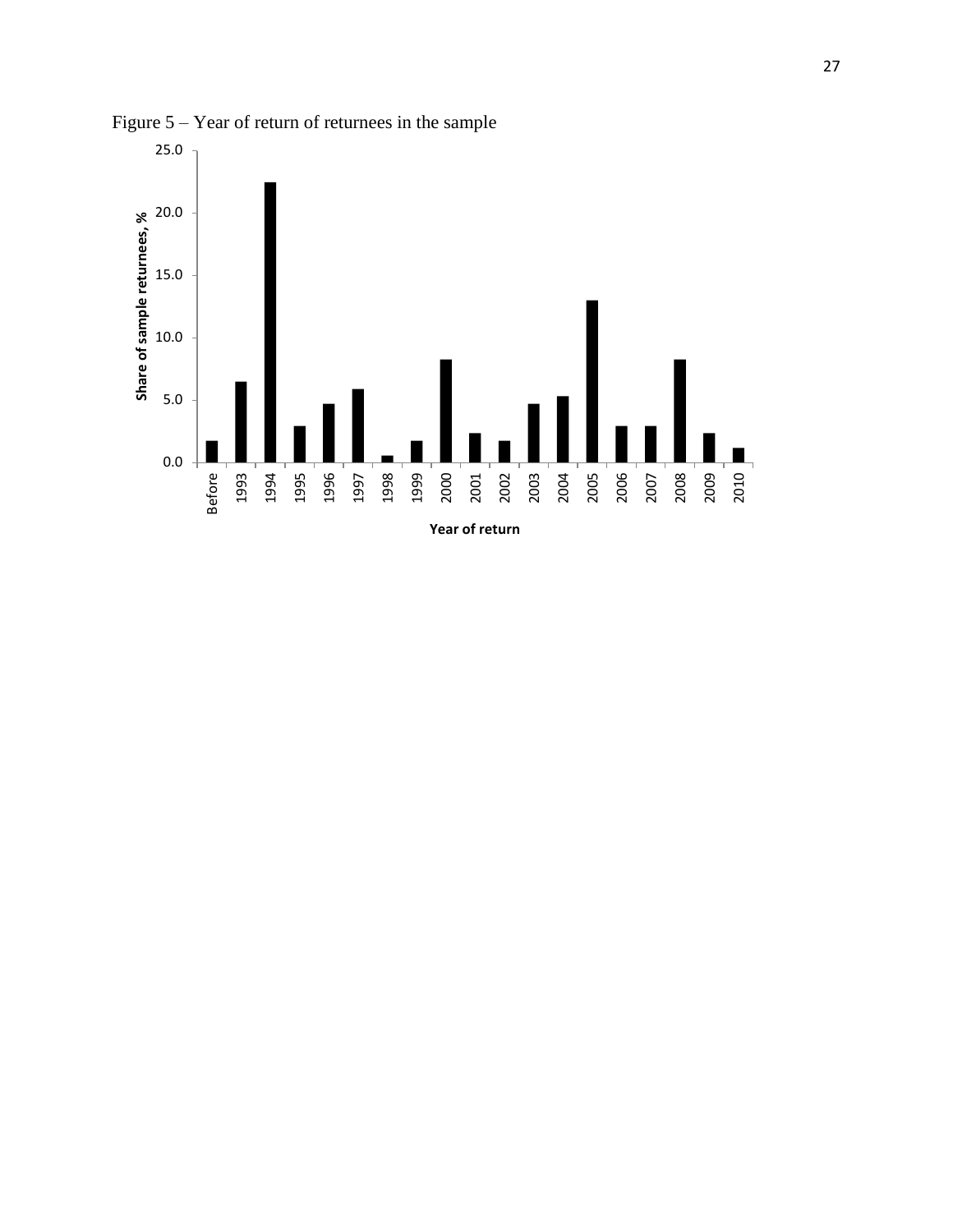

Figure 6 – Propensity score distribution for the baseline household regression (2011)



Panel (a) – 2011 Round

Panel (b) – 2015 Round

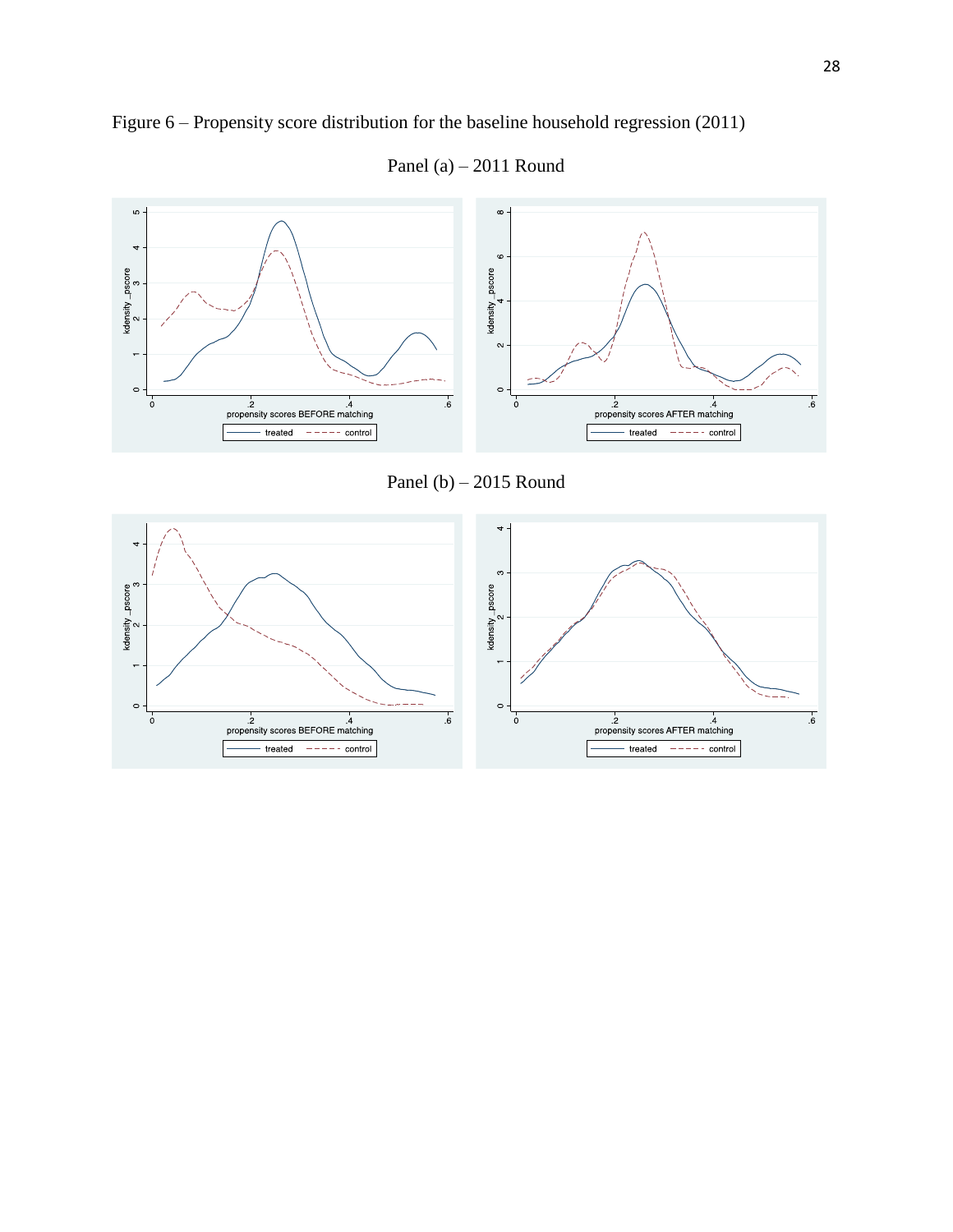| $   -$         |                  |           |               |      |                |               |
|----------------|------------------|-----------|---------------|------|----------------|---------------|
| Variable       |                  | Returnees |               |      | <b>Stayees</b> |               |
|                | 2011             | 2015      | 2011 and 2015 | 2011 | 2015           | 2011 and 2015 |
|                | $\left[1\right]$ | (2)       | (3)           | (4)  | (5)            | (6)           |
| Livestock, TLU | 0.09             | 0.16      | 0.13          | 0.15 | 0.24           | 0.20          |
| Households     | !50              | 150       | 300           | 754  | 754            | 1,508         |
|                |                  |           |               |      |                |               |

Table 1– Descriptive statistics for current household livestock.

Note: for the purpose of this table returnee households are those with at least one member who is a returnee.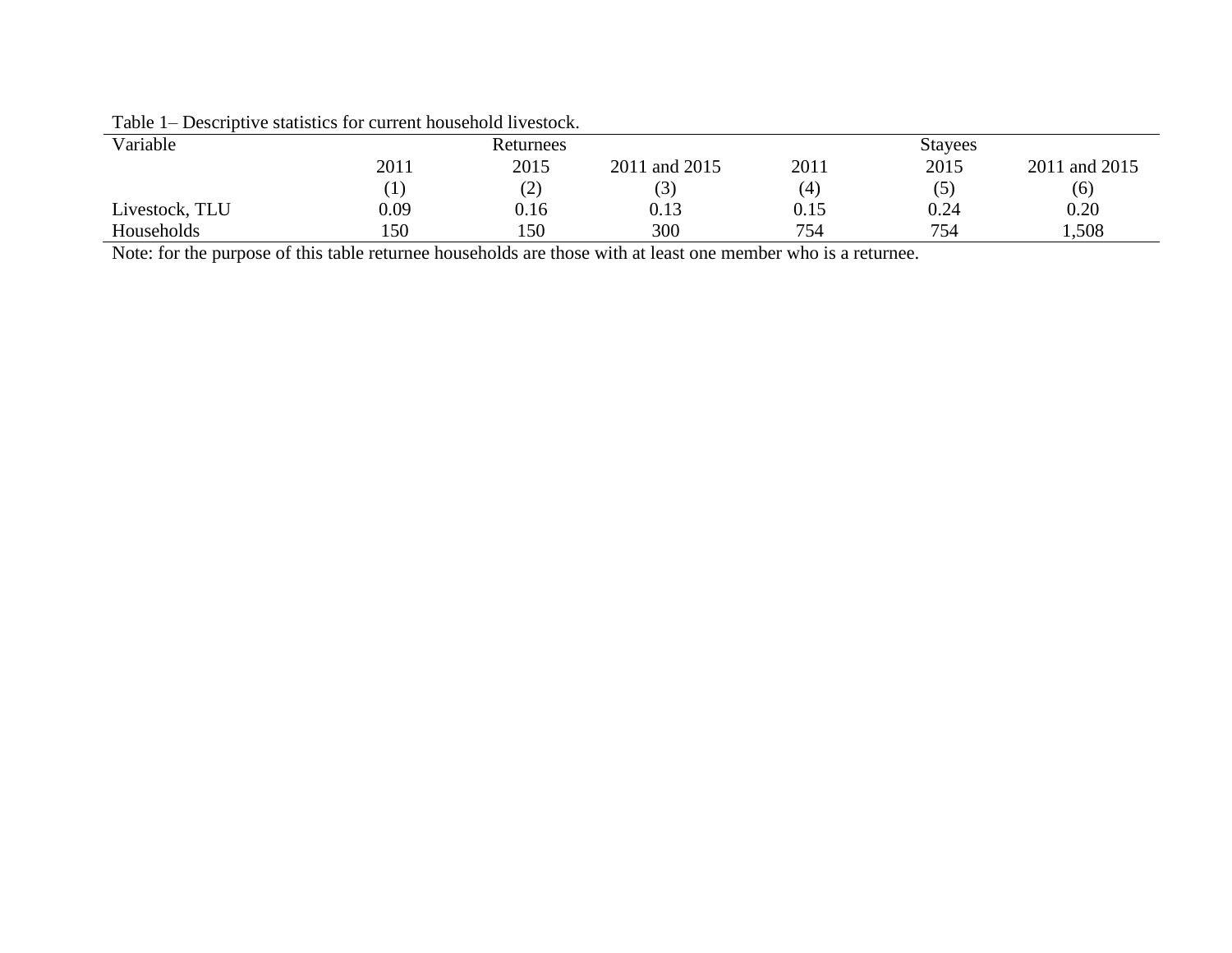|                      | Returnees | <b>Stayees</b> |               |       |       |               |
|----------------------|-----------|----------------|---------------|-------|-------|---------------|
| Variable             | 2011      | 2015           | 2011 and 2015 | 2011  | 2015  | 2011 and 2015 |
|                      | (1)       | (2)            | (3)           | (4)   | (5)   | (6)           |
| Age head             | 44.41     | 48.03          | 46.22         | 43.74 | 47.76 | 45.75         |
| Female head          | 0.18      | 0.15           | 0.16          | 0.16  | 0.16  | 0.16          |
| Primary edu head     | 0.19      | 0.25           | 0.22          | 0.24  | 0.30  | 0.27          |
| Secondary edu head   | 0.01      | 0.02           | 0.02          | 0.03  | 0.03  | 0.03          |
| Married head         | 0.79      | 0.83           | 0.81          | 0.82  | 0.83  | 0.82          |
| Household size       | 5.60      | 5.90           | 5.74          | 5.54  | 5.70  | 5.62          |
| Child to adult ratio | 0.94      | 0.92           | 0.93          | 0.84  | 0.86  | 0.85          |
| <b>IDP</b> household | 0.17      | 0.17           | 0.17          | 0.29  | 0.29  | 0.29          |
| Deaths in conflict   | 0.43      | 0.43           | 0.43          | 0.44  | 0.44  | 0.44          |

Table 2 – Household/community level controls

Note: for the purpose of this table returnee households are those households with at least one member who is a returnee.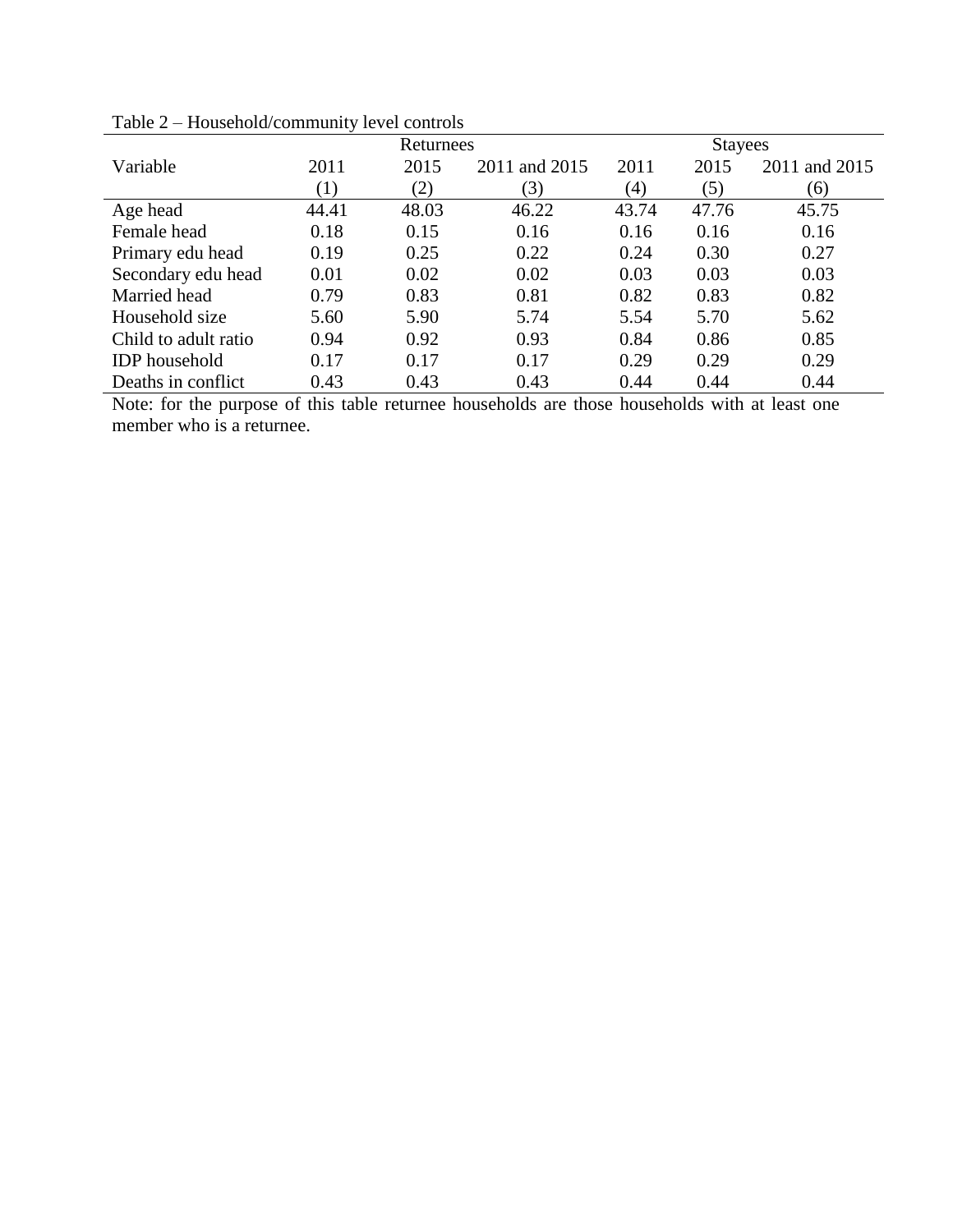| Independent         | Pre-war   | Pre-war years | Pre-war        | Pre-migration | Pre migration non-farm | Pre-migration farm | <b>IDP</b> |
|---------------------|-----------|---------------|----------------|---------------|------------------------|--------------------|------------|
| variable            | livestock | education     | primary school | employee      | self-employment        | self-employment    | household  |
| Proximity           | $-0.04$   | 0.008         | $-0.04$        | $-0.04$       | $-0.01$                | 0.08               | $-0.02$    |
|                     | $(-0.35)$ | (0.04)        | $(-1.02)$      | $(-0.56)$     | $(-0.13)$              | (0.95)             | $(-0.55)$  |
| Household           |           | △             | л              |               |                        |                    |            |
| Returnee            |           |               |                | △             |                        |                    |            |
| <b>Observations</b> | 446       | 667           | 690            | 124           | 124                    | 124                | 904        |

Table 3 – Impact of proximity on pre-war livestock, pre-war education, pre-migration activities and IDP status.

Notes: Pre-war livestock only available for households which were established before the war. Education is for household heads who were 14 years of age or older at the start of the war in 1993. The information on pre-migration activities is only available for one returnee per household. IDP households are those were displaced for three months or more within Burundi. t statistics are included in parenthesis.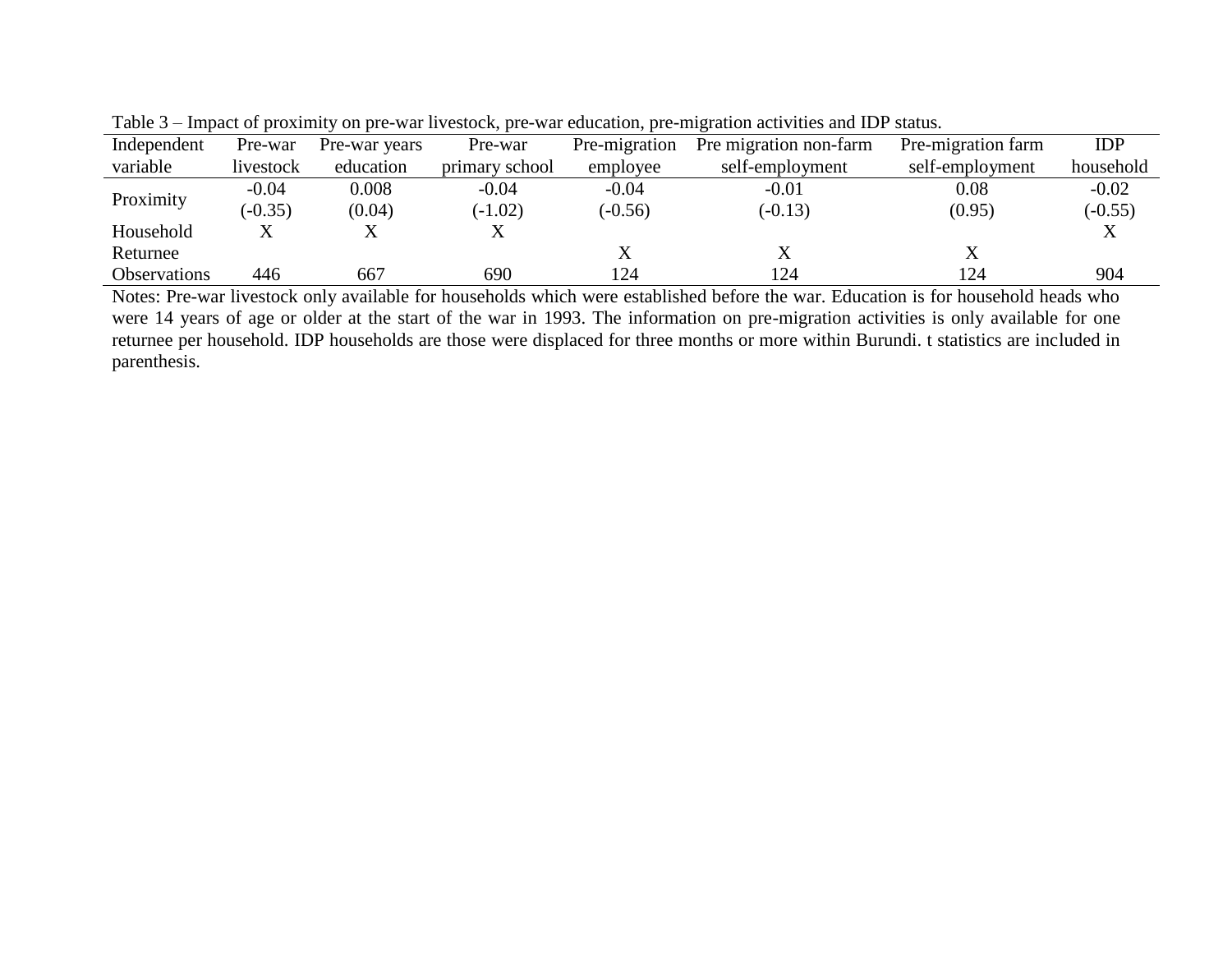|                     | Instrumented variable                 |              |              |                      |               |                     |               |  |  |  |
|---------------------|---------------------------------------|--------------|--------------|----------------------|---------------|---------------------|---------------|--|--|--|
| Instrument          | Share of members<br>who are returnees |              |              | Returnee household   |               | Returnee individual |               |  |  |  |
|                     | (1)                                   | (2)          | (3)          | (4)                  | (5)           | (6)                 | (7)           |  |  |  |
|                     |                                       |              |              | 2011 round           |               |                     |               |  |  |  |
|                     | 9.13                                  | 8.95         | 0.18         | 0.16                 | 0.21          | 0.21                | 0.20          |  |  |  |
| Proximity           | $(4.72)$ ***                          | $(4.59)$ *** | $(5.09)$ *** | $(4.83)$ ***         | $(8.44)$ ***  | $(8.43)$ ***        | $(8.12)$ ***  |  |  |  |
| F-test IV           | 22.27                                 | 21.08        | 25.94        | 23.79                | 71.20         | 71.02               | 65.89         |  |  |  |
|                     |                                       |              |              | 2015 round           |               |                     |               |  |  |  |
| Proximity           | 8.75                                  | 8.61         | 0.18         | 0.17                 | 0.21          | 0.21                | 0.20          |  |  |  |
|                     | $(4.73)$ ***                          | $(4.68)$ *** | $(5.09)$ *** | $(4.85)$ ***         | $(8.44)$ ***  | $(8.47)$ ***        | $(8.18)$ ***  |  |  |  |
| F-test IV           | 22.33                                 | 21.89        | 25.95        | 24.18                | 71.20         | 71.79               | 66.93         |  |  |  |
| <b>Observations</b> | 904                                   | 904          | 904          | 904                  | 1,786         | 1,786               | 1,786         |  |  |  |
|                     |                                       |              |              | 2011 and 2015 rounds |               |                     |               |  |  |  |
| Proximity           | 8.94                                  | 8.72         | 0.18         | 0.17                 | 0.21          | 0.21                | 0.20          |  |  |  |
|                     | $(6.71)$ ***                          | $(6.51)$ *** | $(7.23)$ *** | $(6.89)$ ***         | $(11.96)$ *** | $(12.00)$ ***       | $(11.61)$ *** |  |  |  |
| F-test IV           | 44.99                                 | 42.41        | 52.34        | 48.66                | 143.09        | 144.05              | 134.84        |  |  |  |
| <b>Observations</b> | 1,808                                 | 1,808        | 1,808        | 1,808                | 3,580         | 3,580               | 3,580         |  |  |  |
| Individual controls |                                       |              |              |                      |               | X                   | X             |  |  |  |
| Household controls  |                                       | X            |              | X                    |               |                     | X             |  |  |  |

Table 4 – First stage results.

Notes: \*\*\* indicates that the coefficient is significant at the 1% level. Proximity = logarithm of the distance to the border with Tanzania in kilometers.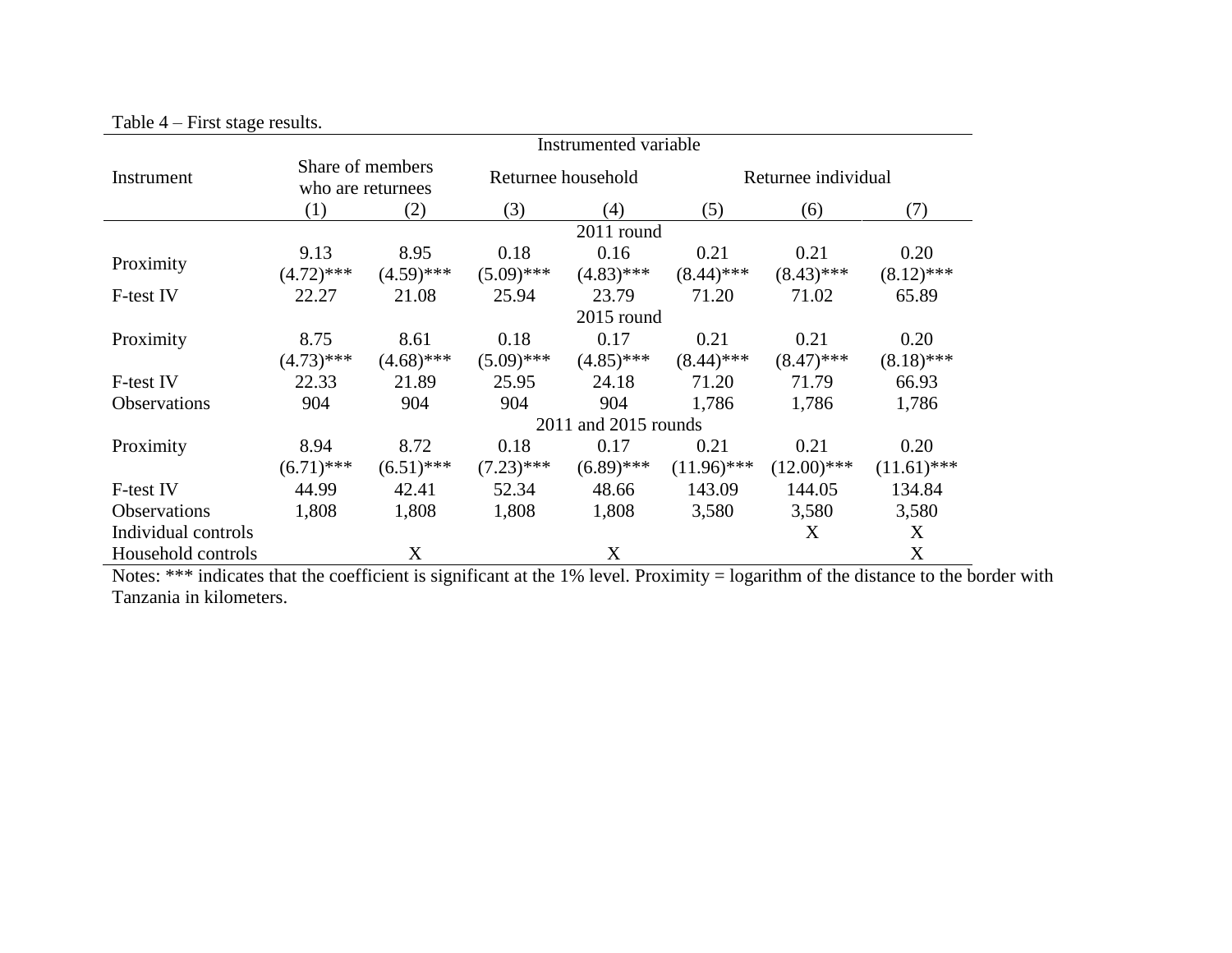| Independent variable | 2011         |           |           | 2015        |              |              | 2011 and 2015 |              |              |
|----------------------|--------------|-----------|-----------|-------------|--------------|--------------|---------------|--------------|--------------|
| Share returnees      | $-0.00$      | $-0.00$   | $-0.00$   | $-0.00$     | $-0.01$      | $-0.01$      | $-0.00$       | $-0.00$      | $-0.01$      |
|                      | $(-1.86)^*$  | $(-1.14)$ | $(-1.30)$ | $(-1.82)^*$ | $(-1.90)*$   | $(-2.06)$ ** | $(-2.74)$ *** | $(-2.18)$ ** | $(-2.38)$ ** |
|                      | $-0.04$      | $-0.14$   | $-0.17$   | $-0.05$     | $-0.27$      | $-0.31$      | $-0.48$       | $-0.21$      | $-0.24$      |
| Returnee household   | $(-2.00)$ ** | $(-1.15)$ | $(-1.33)$ | $(-1.88)$ * | $(-1.96)$ ** | $(-2.17)$ ** | $(-2.77)$ *** | $(-2.22)$ ** | $(-2.46)$ ** |
| Household controls   |              |           |           |             |              | X            |               |              |              |
| IV                   |              |           |           |             |              | X            |               |              |              |
| <b>Observations</b>  | 904          | 904       | 904       | 904         | 904          | 904          | .808          | 1,808        | .808         |

Table 5 – Impact of being a returnee household on livestock (TLUs).

Notes: table shows results from separate regressions. "Share returnees" = share of household members who are returnees. "Returnee" = at least one household member is a returnee. \*\*\* indicates that the coefficient is significant at the 1% level. \*\* indicates that the coefficient is significant at the 5% level. \* indicates that the coefficient is significant at the 10% level. t statistics are included in parenthesis.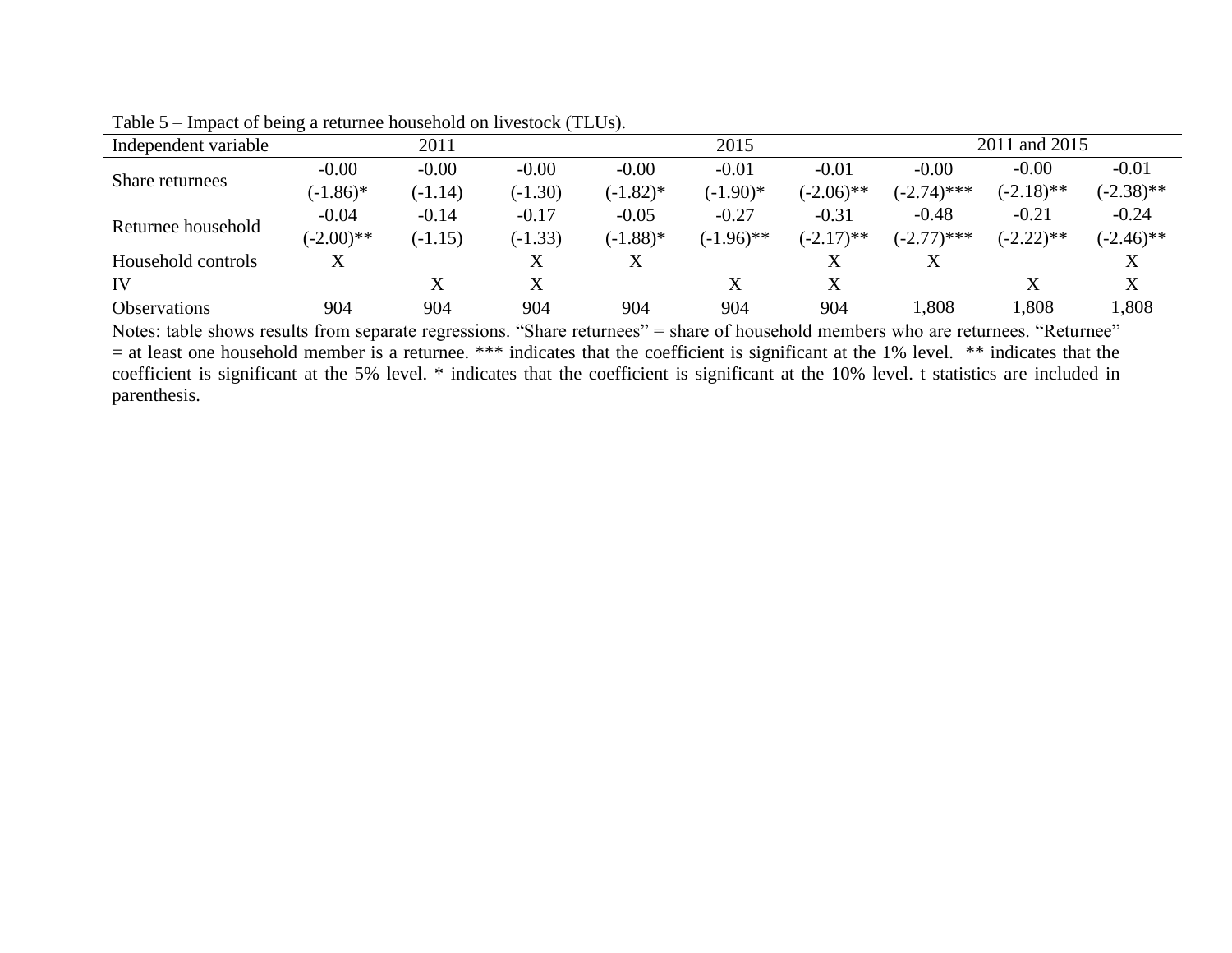| Variable                  | Main activity    | All activities |
|---------------------------|------------------|----------------|
|                           | During migration |                |
| Employee                  | 0.31             | 0.50           |
| Agricultural employee     |                  | 0.38           |
| Non-agricultural employee |                  | 0.12           |
| Self-employment           | 0.08             | 0.14           |
| Farming                   | 0.23             | 0.27           |
| Education                 | 0.04             |                |
| Other/inactive            | 0.34             | 0.29           |
|                           | Pre-migration    |                |
| Employee                  | 0.09             | 0.24           |
| Agricultural employee     |                  | 0.15           |
| Non-agricultural employee |                  | 0.09           |
| Self-employment           | 0.05             | 0.17           |
| Farming                   | 0.71             | 0.79           |
| Education                 | 0.04             |                |
| Other/inactive            | 0.11             | 0.10           |
|                           |                  |                |
| Individuals               | 124              | 124            |

Table 6 – Economic activities of returnees during and just before migration

Note: information only collected for one adult returnee per household.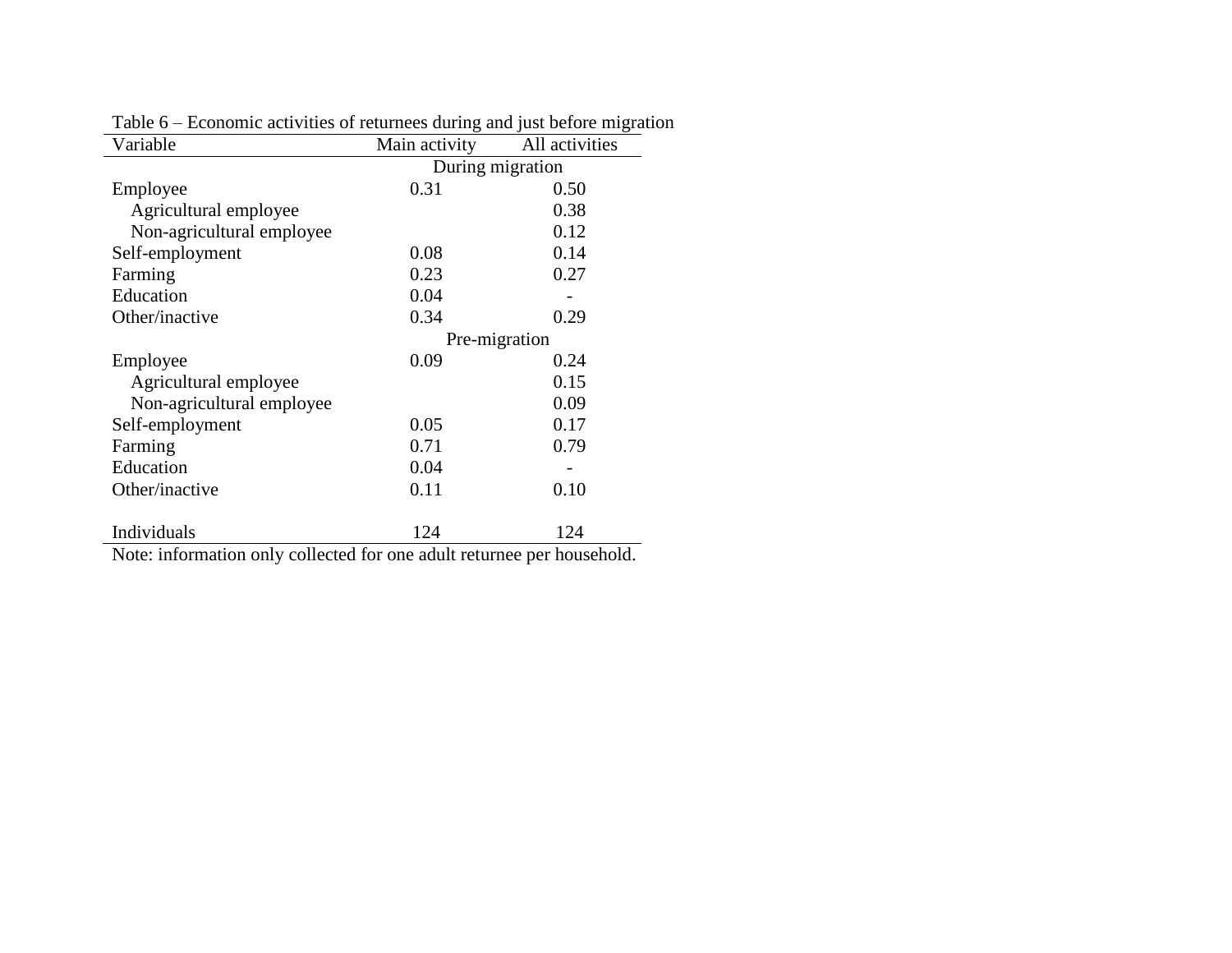| Independent variable | 2011         |              |              | 2015       |                 |            | 2011 and 2015 |               |               |  |
|----------------------|--------------|--------------|--------------|------------|-----------------|------------|---------------|---------------|---------------|--|
|                      | Employee     |              |              |            |                 |            |               |               |               |  |
| Returnee             | 0.05         | 0.04         | 0.06         | 0.00       | 0.01            | $-0.05$    | 0.02          | 0.02          | $-0.00$       |  |
|                      | (0.54)       | (0.52)       | (0.71)       | (0.04)     | (0.05)          | $(-0.43)$  | (0.33)        | (0.22)        | $(-0.06)$     |  |
|                      |              |              |              |            | Self-employment |            |               |               |               |  |
|                      | $-0.09$      | $-0.09$      | $-0.12$      | $-0.18$    | $-0.19$         | $-0.18$    | $-0.13$       | $-0.15$       | $-0.16$       |  |
| Returnee             | $(-1.96)$ ** | $(-2.08)$ ** | $(-2.39)$ ** | $(-1.65)*$ | $(-1.85)*$      | $(-1.70)*$ | $(-2.26)$ **  | $(-2.57)$ *** | $(-2.61)$ *** |  |
|                      |              |              |              |            | Farming         |            |               |               |               |  |
|                      | 0.17         | 0.20         | 0.17         | 0.23       | 0.25            | 0.28       | 0.20          | 0.23          | 0.24          |  |
| Returnee             | (1.47)       | $(1.85)*$    | (1.47)       | (1.55)     | $(1.67)^*$      | $(1.84)$ * | $(2.07)$ **   | $(2.49)$ **   | $(2.45)$ **   |  |
| Individual controls  |              | X            | X            |            | X               | X          |               | X             | X             |  |
| Household controls   |              |              | X            |            |                 | X          |               |               | X             |  |
| IV                   | X            | X            | X            | X          | X               | X          | X             | X             | X             |  |
| <b>Observations</b>  | 1,302        | 1,302        | 1,302        | 1,458      | 1,458           | 1,458      | 2,760         | 2,760         | 2,760         |  |

Table 7 – Impact of being a returnee on economic activities.

Notes: table shows results from separate regressions. "Returnee" indicates that the individual is a return migrant. Those with education as their main activity are excluded from the analysis in this table. \*\*\* indicates that the coefficient is significant at the 1% level. \*\* indicates that the coefficient is significant at the 5% level. \* indicates that the coefficient is significant at the 10% level. t statistics are included in parenthesis.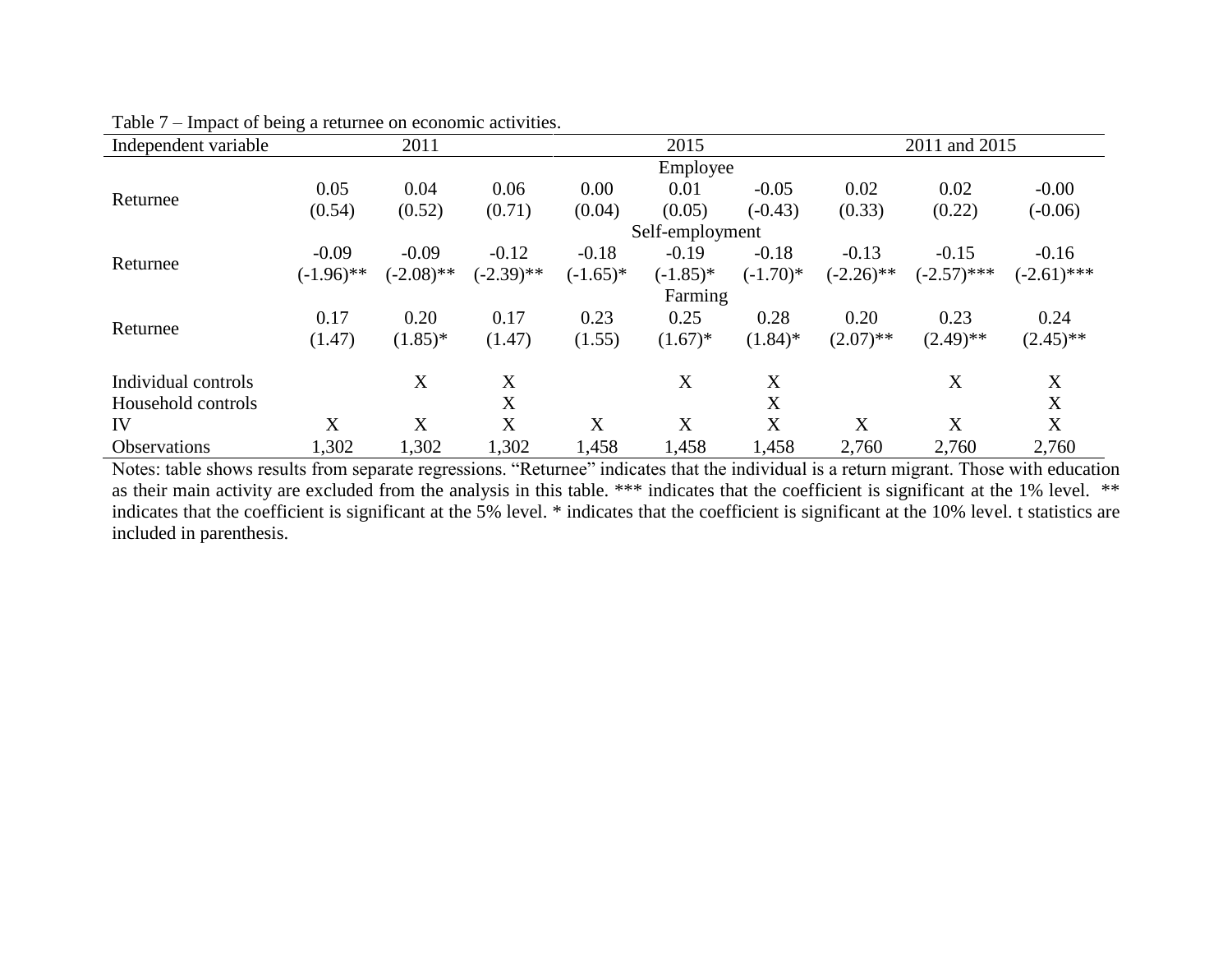| Independent variable | (1)                       | 2)           | 3)           |  |  |  |  |  |
|----------------------|---------------------------|--------------|--------------|--|--|--|--|--|
|                      | Agricultural employee     |              |              |  |  |  |  |  |
| Returnee             | 0.47                      | 0.51         | 0.48         |  |  |  |  |  |
|                      | $(2.74)$ **               | $(2.97)$ *** | $(2.68)$ *** |  |  |  |  |  |
|                      | Non-agricultural employee |              |              |  |  |  |  |  |
|                      | $-0.02$                   | $-0.03$      | $-0.06$      |  |  |  |  |  |
| Returnee             | $(-0.21)$                 | $(-0.32)$    | $(-0.51)$    |  |  |  |  |  |
|                      | Self-employment           |              |              |  |  |  |  |  |
|                      | 0.07                      | $-0.10$      | $-0.11$      |  |  |  |  |  |
| Returnee             | $(-0.45)$                 | $(-0.68)$    | $(-0.69)$    |  |  |  |  |  |
|                      |                           | Farming      |              |  |  |  |  |  |
|                      | 0.25                      | 0.27         | 0.25         |  |  |  |  |  |
| Returnee             | $(2.24)$ **               | $(2.38)$ **  | $(2.08)$ **  |  |  |  |  |  |
| Individual controls  |                           | X            | X            |  |  |  |  |  |
| Household controls   |                           |              | X            |  |  |  |  |  |
| IV                   | X                         | X            | X            |  |  |  |  |  |
| Observations         | 1,458                     | 1,458        | 1,458        |  |  |  |  |  |

Table 8 – Impact of being a returnee on all economic activities.

Note: table shows results from separate regressions. "Returnee" indicates that the individual is a return migrant. Those with education as their main activity are excluded from the analysis in this table. \*\*\* indicates that the coefficient is significant at the 1% level. \*\* indicates that the coefficient is significant at the 5% level. \* indicates that the coefficient is significant at the 10% level. t statistics are included in parenthesis.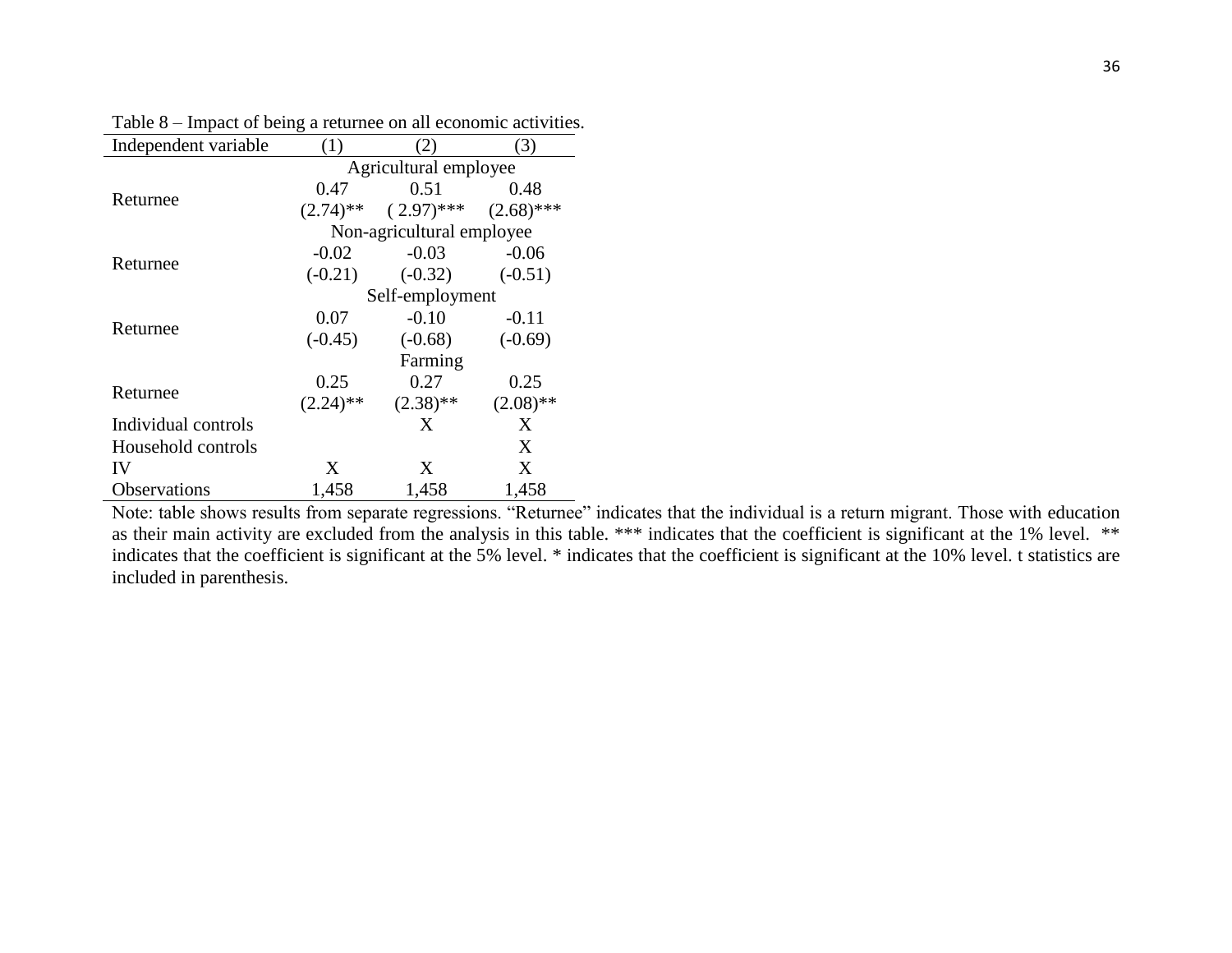| Variable                  | Main activity | All activities |
|---------------------------|---------------|----------------|
| Employee                  | 0.25          | 0.20           |
| Agricultural employee     |               | 0.16           |
| Non-agricultural employee |               | 0.28           |
| Self-employment           | 0.30          | 0.28           |
| Farming                   | በ 24          | 0 24           |

Table 9 – Livestock levels in household by economic activity for *stayees*

Note: table only includes stayees.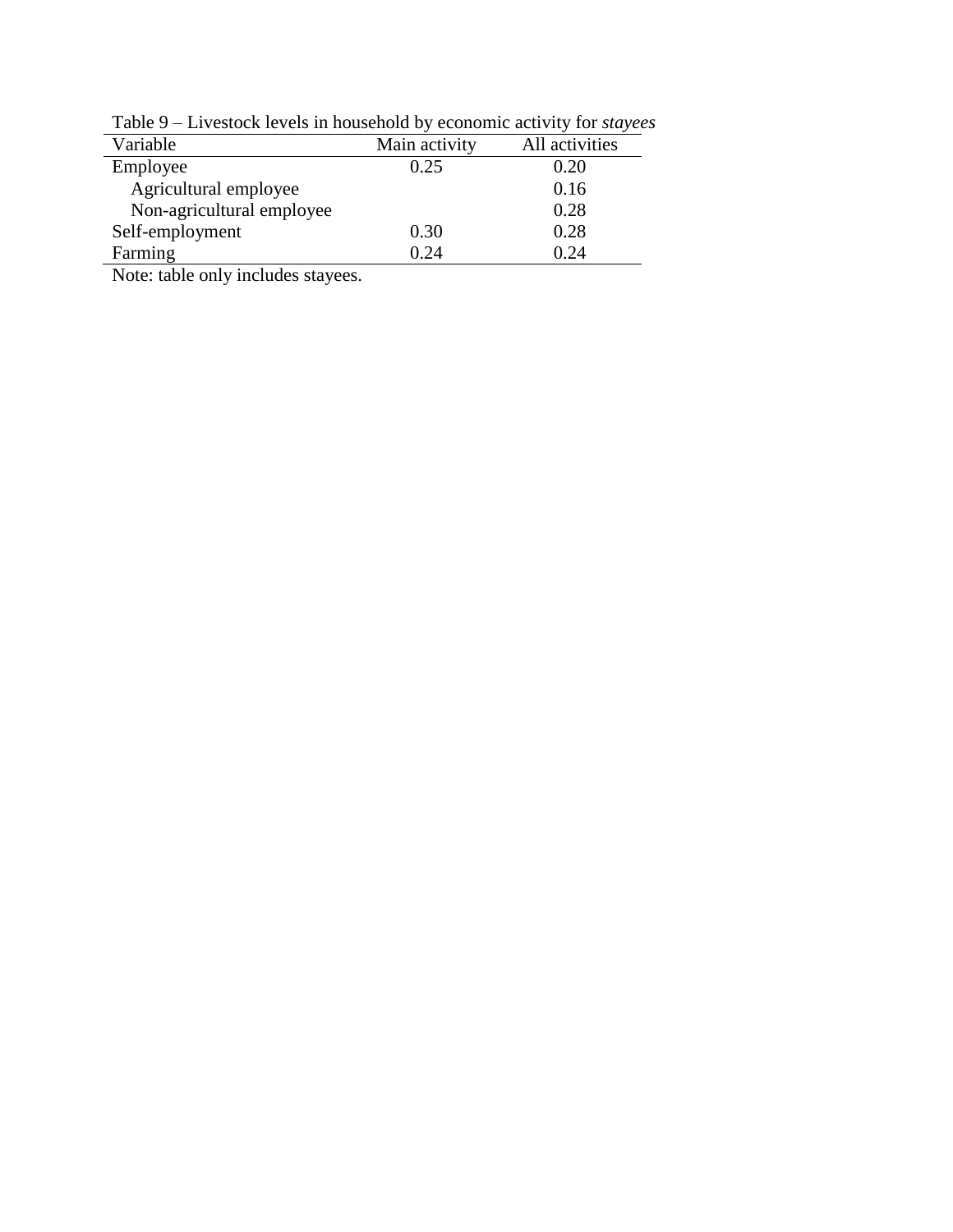|                      |           |                          | 2011       |                             |                           |              |  |
|----------------------|-----------|--------------------------|------------|-----------------------------|---------------------------|--------------|--|
| Independent variable | (1)       | (2)                      | (3)        | (4)                         | (5)                       | (6)          |  |
|                      |           | Theft livestock          |            | Serious illness adult women |                           |              |  |
|                      | 0.00      | $-0.00$                  | $-0.00$    | 0.00                        | $-0.00$                   | $-0.00$      |  |
| Share returnees      | (0.11)    | $(-1.24)$                | $(-1.51)$  | (1.00)                      | $(-2.26)$ **              | $(-2.33)$ ** |  |
| Returnee household   | 0.01      | $-0.08$                  | $-0.11$    | 0.02                        | $-0.21$                   | $-0.23$      |  |
|                      | (0.58)    | $(-1.24)$                | $(-1.52)$  | (0.79)                      | $(-2.31)$ **              | $(-2.36)$ ** |  |
|                      |           | Theft cash               |            |                             | Serious illness adult men |              |  |
| Share returnees      | 0.00      | $-0.00$                  | $-0.00$    | 0.00                        | $-0.00$                   | $-0.00$      |  |
|                      | (0.56)    | $(-1.65)^*$              | $(-1.79)*$ | (0.07)                      | $(-2.32)$ **              | $(-2.34)$ ** |  |
| Returnee household   | 0.03      | $-0.12$                  | $-0.14$    | 0.01                        | $-0.16$                   | $-0.17$      |  |
|                      | (1.47)    | $(-1.65)^*$              | $(-1.79)*$ | (0.27)                      | $(-2.37)$ **              | $(-2.38)$ ** |  |
|                      |           | Theft agricultural tools |            |                             | Serious illness child     |              |  |
| Share returnees      | 0.00      | $-0.00$                  | $-0.00$    | $-0.00$                     | $-0.00$                   | $-0.00$      |  |
|                      | (0.35)    | $(-0.19)$                | $(-0.00)$  | $(-0.02)$                   | $(-0.88)$                 | $(-1.01)$    |  |
| Returnee household   | 0.02      | $-0.01$                  | $-0.00$    | 0.01                        | $-0.07$                   | $-0.08$      |  |
|                      | (1.17)    | $(-0.19)$                | $(-0.00)$  | (0.61)                      | $(-0.88)$                 | $(-1.00)$    |  |
|                      |           | Theft other assets       |            |                             |                           |              |  |
| Share returnees      | $-0.00$   | 0.00                     | 0.00       |                             |                           |              |  |
|                      | $(-0.22)$ | (0.51)                   | (0.31)     |                             |                           |              |  |
| Returnee household   | 0.01      | 0.02                     | 0.02       |                             |                           |              |  |
|                      | (0.77)    | (0.51)                   | (0.31)     |                             |                           |              |  |
| Household controls   | X         |                          | X          |                             |                           | X            |  |
| IV                   |           | X                        | X          |                             | X                         | X            |  |
| Observations         | 904       | 904                      | 904        | 904                         | 904                       | 904          |  |

Table 10 – Impact of being a returnee on exposure to crime and health shocks (since 2005)

Note: \*\*\* indicates that the coefficient is significant at the 1% level. \*\* indicates that the coefficient is significant at the 5% level. \* indicates that the coefficient is significant at the 10% level. t statistics are included in parenthesis.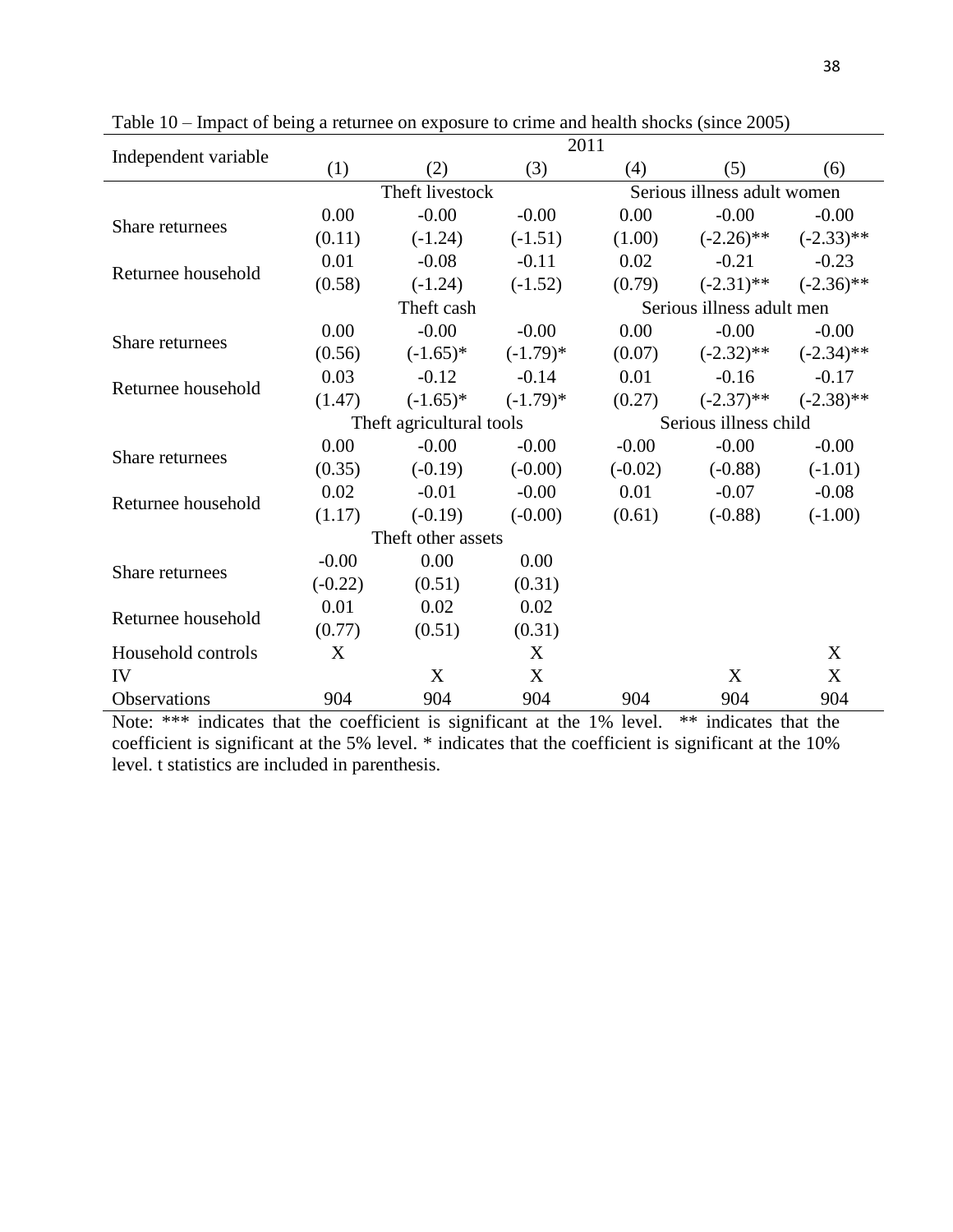|                            | 2011         |           | 2015         |              | 2011 and 2015 |              |
|----------------------------|--------------|-----------|--------------|--------------|---------------|--------------|
| Independent variable       | (1)          | (2)       | (3)          | (4)          | (5)           | (6)          |
| Years since return in 2011 |              |           |              |              |               |              |
| Over 10 years              | 0.04         | $-1.83$   | $-0.04$      | $-3.99$      | $-0.04$       | $-2.85$      |
|                            | $(-1.68)$ *  | $(-0.58)$ | $(-1.24)$    | $(-0.51)$    | $(-2.06)$ **  | $(-0.76)$    |
| 0 to 10 years              | $-0.05$      | $-0.20$   | $-0.09$      | $-0.38$      | $-0.07$       | $-0.28$      |
|                            | $(-1.56)$    | $(-1.25)$ | $(-2.30)$ ** | $(-2.18)$ ** | $(-2.82)$ *** | $(-2.41)$ ** |
| Time spent abroad          |              |           |              |              |               |              |
| Over 10 years              | $-0.07$      | $-0.35$   | $-0.04$      | $-0.64$      | $-0.06$       | $-0.49$      |
|                            | $(-2.30)$ ** | $(-1.21)$ | $(-0.71)$    | $(-1.84)$ *  | $(-1.78)*$    | $(-2.20)$ ** |
|                            | $-0.03$      | $-0.39$   | $-0.04$      | $-0.76$      | $-0.04$       | $-0.57$      |
| $0$ to 10 years            | $(-1.32)$    | $(-1.11)$ | $(-1.58)$    | $(-1.51)$    | $(-2.13)$ **  | $(-1.89)$ *  |
| Household controls         | X            | X         | X            | X            | X             | X            |
| IV                         |              | X         |              | X            |               | X            |
| <b>Observations</b>        | 904          | 904       | 904          | 904          | 1,808         | 1,808        |

Table 11 – Time since return and time abroad

Note: table shows results from separate regressions. \*\*\* indicates that the coefficient is significant at the 1% level. \*\* indicates that the coefficient is significant at the 5% level. \* indicates that the coefficient is significant at the 10% level. t statistics are included in parenthesis.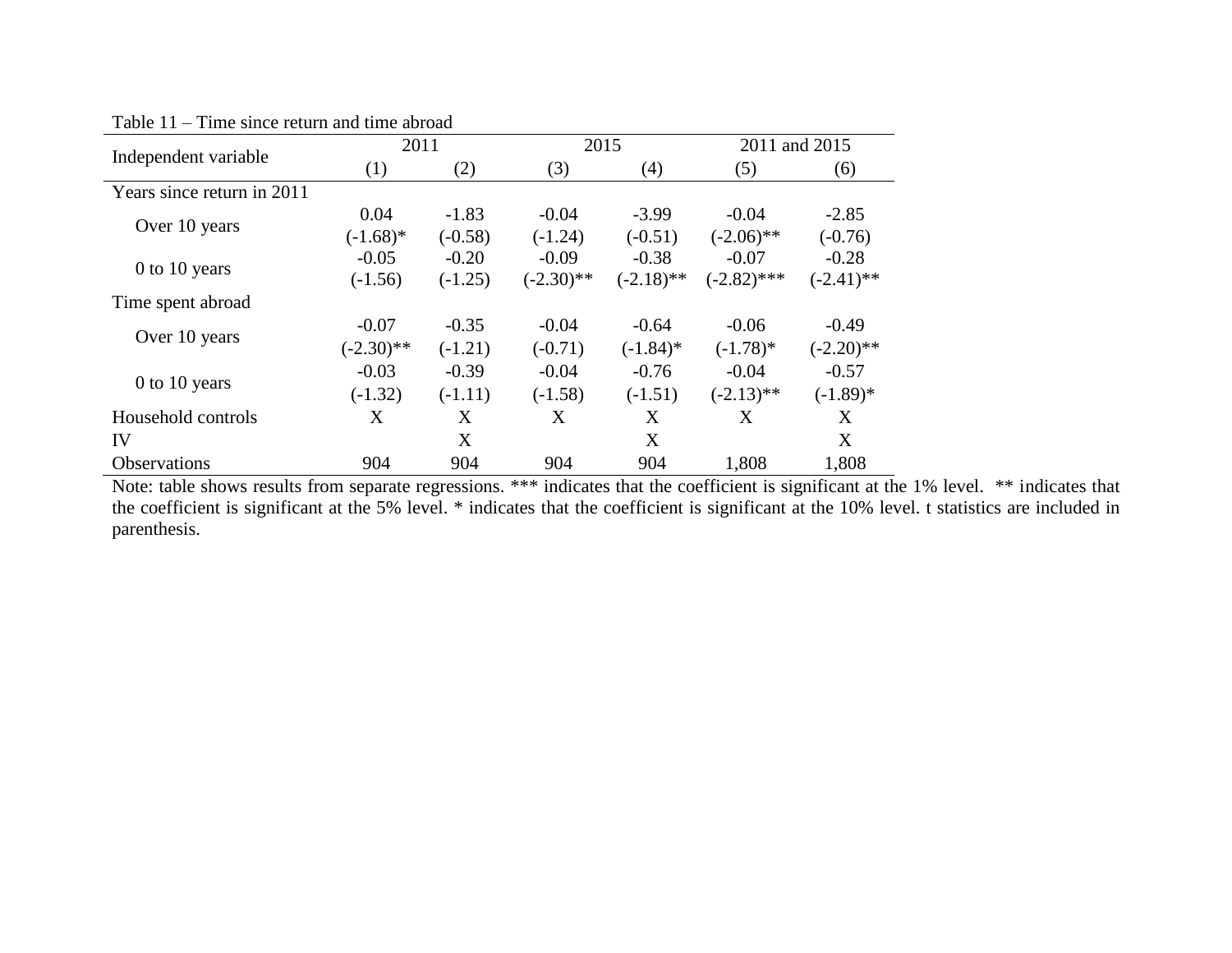|      |         |         | t-stat                                                 |                                                                |  |
|------|---------|---------|--------------------------------------------------------|----------------------------------------------------------------|--|
|      |         |         | <b>Standard</b>                                        | <b>Bootstrapped</b>                                            |  |
|      |         |         |                                                        |                                                                |  |
|      |         | 2011    |                                                        |                                                                |  |
| 0.09 | 0.28    | $-0.19$ | $-2.51***$                                             | $-2.10**$                                                      |  |
|      |         | 2015    |                                                        |                                                                |  |
| 0.15 | 0.15    | $-0.00$ | $-0.02$                                                | $-0.00$                                                        |  |
|      |         |         |                                                        |                                                                |  |
|      |         | 2011    |                                                        |                                                                |  |
| 0.09 | 0.16    | $-0.07$ | $-2.58***$                                             | $-1.65*$                                                       |  |
|      |         | 2015    |                                                        |                                                                |  |
| 0.15 | 0.16    | $-0.01$ | $-0.05$                                                | 0.62                                                           |  |
|      | Treated | Control | <b>Difference</b><br>.<br>.<br>$\sim$<br>$\sim$ $\sim$ | Nearest Neighbor Estimator<br><b>Kernel Matching Estimator</b> |  |

Table 12 – Average treatment effect of the treated: Livestock outcomes

Note: Results are based on the nearest neighbor and Kernel matching estimators.